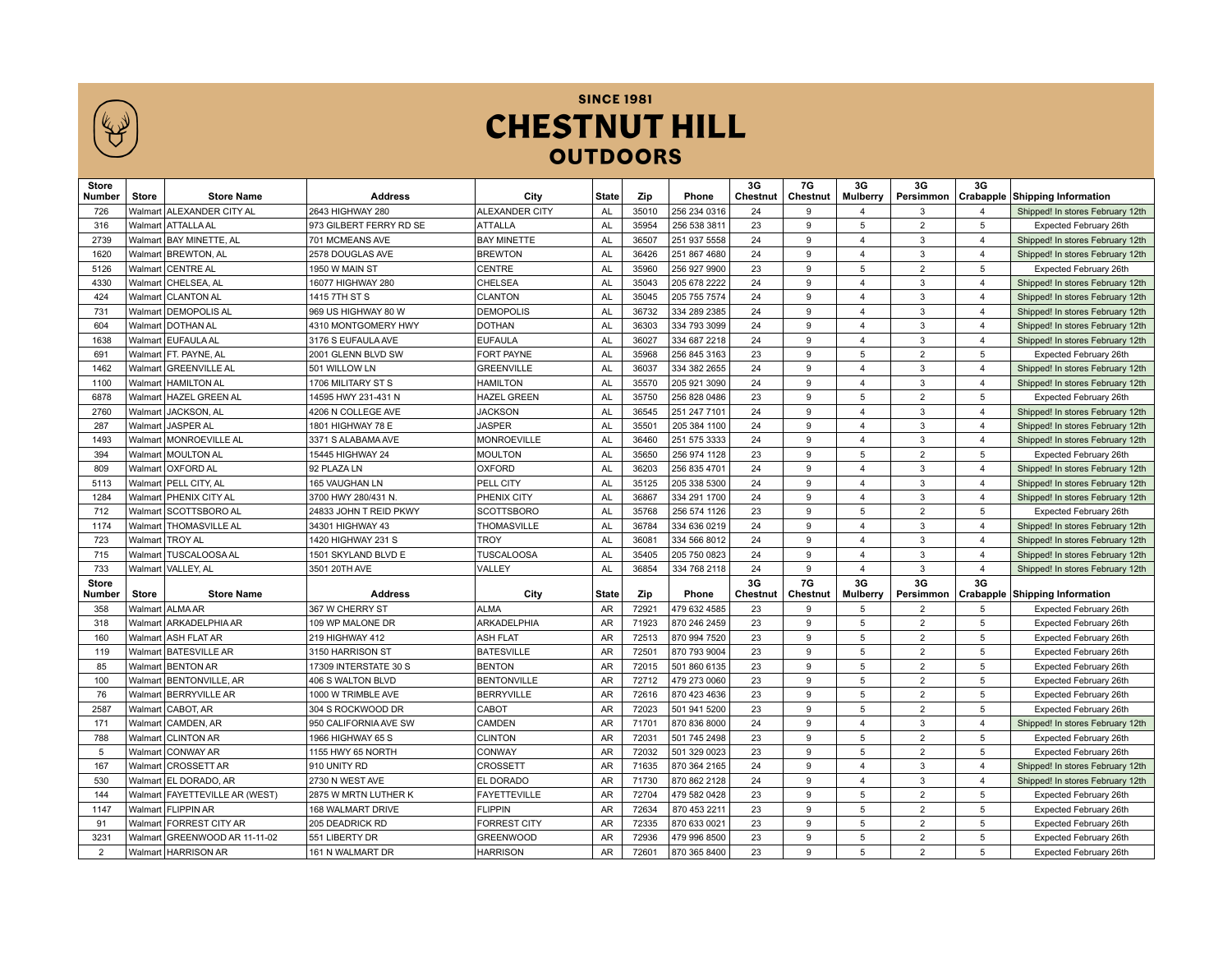| 281                    | Walmart            | <b>HEBER SPRINGS AR</b>           | 1500 HWY 25B                              | <b>HEBER SPGS</b>                 | <b>AR</b>    | 72543          | 501 362 8188                 | 23             | 9              | 5                       | $\overline{2}$                   | 5              | Expected February 26th                                         |
|------------------------|--------------------|-----------------------------------|-------------------------------------------|-----------------------------------|--------------|----------------|------------------------------|----------------|----------------|-------------------------|----------------------------------|----------------|----------------------------------------------------------------|
| 714                    | Walmart            | <b>WEST HELENA AR</b>             | 602 SHELIA STREET                         | HELENA-WEST HELENA                | <b>AR</b>    | 72390          | 870 572 2442                 | 23             | 9              | 5                       | $\overline{2}$                   | 5              | Expected February 26th                                         |
| 1065                   |                    | Walmart   HOPE AR                 | 2400 N HERVEY ST                          | <b>HOPE</b>                       | AR           | 71801          | 870 777 5500                 | 23             | 9              | 5                       | $\overline{2}$                   | 5              | Expected February 26th                                         |
| 261                    |                    | Walmart   HOT SPRINGS AR.         | 4019 CENTRAL AVE                          | <b>HOT SPRINGS</b>                | AR           | 71913          | 501 623 7605                 | 23             | 9              | 5                       | $\overline{2}$                   | 5              | Expected February 26th                                         |
| 45                     | Walmart            | JONESBORO AR                      | 1815 E HIGHLAND DR                        | <b>JONESBORO</b>                  | <b>AR</b>    | 72401          | 870 931 5001                 | 23             | 9              | 5                       | $\overline{2}$                   | 5              | Expected February 26th                                         |
| 5244                   | Walmart            | LITTLE ROCK (NW), AR              | 19301 CANTRELL RD                         | <b>LITTLE ROCK</b>                | <b>AR</b>    | 72223          | 501 868 4659                 | 23             | 9              | 5                       | $\overline{2}$                   | 5              | Expected February 26th                                         |
| 83                     |                    | Walmart   MAGNOLIA AR             | 60 HIGHWAY 79 N                           | <b>MAGNOLIA</b>                   | <b>AR</b>    | 71753          | 870 234 7800                 | 24             | 9              | $\overline{4}$          | 3                                | $\overline{4}$ | Shipped! In stores February 12th                               |
| 127                    |                    | Walmart   MALVERN AR              | 1910 MARTIN LUTHER KING BLVD              | <b>MALVERN</b>                    | AR           | 72104          | 501 337 9485                 | 23             | 9              | 5                       | $\overline{2}$                   | 5              | Expected February 26th                                         |
| 67                     | Walmart            | <b>MENA AR</b>                    | 600 HIGHWAY 71 N                          | <b>MENA</b>                       | <b>AR</b>    | 71953          | 479 394 0025                 | 23             | 9              | 5                       | $\overline{2}$                   | 5              | Expected February 26th                                         |
| 348                    |                    | Walmart   MONTICELLO AR           | 427 HIGHWAY 425 N                         | <b>MONTICELLO</b>                 | <b>AR</b>    | 71655          | 870 367 0409                 | 24             | 9              | 4                       | 3                                | $\overline{4}$ | Shipped! In stores February 12th                               |
| 8                      |                    | Walmart   MORRILTON AR            | 1621 NORTH BUSINESS 9                     | <b>MORRILTON</b>                  | AR           | 72110          | 501 354 0290                 | 23             | 9              | 5                       | $\overline{2}$                   | 5              | Expected February 26th                                         |
| 11                     | Walmart            | <b>MOUNTAIN HOME AR</b>           | 65 WAL MART DR                            | <b>MOUNTAIN HOME</b>              | AR           | 72653          | 870 492 9299                 | 23             | 9              | 5                       | $\overline{2}$                   | 5              | Expected February 26th                                         |
| 1114                   | Walmart            | <b>MOUNTAIN VIEW, AR</b>          | 409 SYLAMORE AVE                          | <b>MOUNTAIN VIEW</b>              | AR           | 72560          | 870 269 4395                 | 23             | 9              | 5                       | $\overline{2}$                   | 5              | Expected February 26th                                         |
| 33                     | Walmart            | <b>NASHVILLE AR</b>               | 1710 S 4TH ST                             | <b>NASHVILLE</b>                  | AR           | 71852          | 870 845 1881                 | 23             | 9              | 5                       | $\overline{2}$                   | 5              | Expected February 26th                                         |
| 18                     |                    | Walmart NEWPORT AR                | 1211 HIGHWAY 367 N                        | <b>NEWPORT</b>                    | AR           | 72112          | 870 523 2500                 | 23             | 9              | 5                       | $\overline{2}$                   | 5              | Expected February 26th                                         |
| 209                    | Walmart            | <b>OZARK AR</b>                   | 1516 N 18TH ST                            | <b>OZARK</b>                      | AR           | 72949          | 479 667 2143                 | 23             | 9              | 5                       | $\overline{2}$                   | 5              | Expected February 26th                                         |
| 36                     | Walmart            | PARAGOULD AR                      | 2802 W KINGSHIGHWAY                       | PARAGOULD                         | AR           | 72450          | 870 236 9707                 | 23             | 9              | 5                       | $\overline{2}$                   | 5              | Expected February 26th                                         |
| 71                     | Walmart            | <b>POCAHONTAS AR</b>              | 1415 HIGHWAY 67 S                         | <b>POCAHONTAS</b>                 | <b>AR</b>    | 72455          | 870 892 7703                 | 23             | 9              | 5                       | $\overline{2}$                   | 5              | Expected February 26th                                         |
| 58                     | Walmart            | <b>RUSSELLVILLE AR</b>            | 2409 E MAIN ST                            | <b>RUSSELLVILLE</b>               | <b>AR</b>    | 72802          | 479 967 9777                 | 23             | 9              | 5                       | $\overline{2}$                   | 5              | Expected February 26th                                         |
| 157                    | Walmart            | <b>SEARCY AR</b>                  | 3509 E RACE AVE                           | <b>SEARCY</b>                     | AR           | 72143          | 501 268 2207                 | 23             | 9              | 5                       | $\overline{2}$                   | 5              | Expected February 26th                                         |
| 336                    | Walmart            | SHERIDAN AR                       | 1308 S ROCK ST                            | SHERIDAN                          | AR           | 72150          | 870 942 7171                 | 23             | 9              | 5                       | $\overline{2}$                   | 5              | Expected February 26th                                         |
| 102                    | Walmart            | <b>STUTTGART AR</b>               | 406 E 22ND ST                             | <b>STUTTGART</b>                  | AR           | 72160          | 870 673 3349                 | 23             | 9              | 5                       | $\overline{2}$                   | 5              | Expected February 26th                                         |
| 70                     |                    | Walmart   WEST MEMPHIS AR         | 798 W SERVICE RD                          | <b>WEST MEMPHIS</b>               | AR           | 72301          | 870 732 0175                 | 23             | 9              | 5                       | $\overline{2}$                   | 5              | Expected February 26th                                         |
| <b>Store</b><br>Number | <b>Store</b>       | <b>Store Name</b>                 | <b>Address</b>                            | City                              | <b>State</b> | Zip            | Phone                        | 3G<br>Chestnut | 7G<br>Chestnut | 3G<br><b>Mulberry</b>   | 3G<br>Persimmon                  | 3G             | Crabapple Shipping Information                                 |
|                        | Walmart            | CROMWELL, CT                      | 161 BERLIN RD                             | <b>CROMWELL</b>                   | <b>CT</b>    | 6416           |                              | 23             | 9              | 5                       | $\overline{2}$                   | 5              |                                                                |
| 2299<br>2022           | Walmart            | NORTH WINDHAM, CT                 | 474 BOSTON POST RD                        | <b>NORTH WINDHAM</b>              | <b>CT</b>    | 6256           | 860 635 0458<br>860 456 4399 | 23             | 9              | 5                       | $\overline{2}$                   | 5              | <b>Expected May</b><br><b>Expected May</b>                     |
|                        |                    |                                   |                                           |                                   |              |                |                              |                |                |                         |                                  |                |                                                                |
|                        |                    |                                   |                                           |                                   |              |                |                              |                |                |                         |                                  |                |                                                                |
| <b>Store</b><br>Number | <b>Store</b>       | <b>Store Name</b>                 | <b>Address</b>                            |                                   | <b>State</b> | Zip            | Phone                        | 3G<br>Chestnut | 7G<br>Chestnut | 3G<br><b>Mulberry</b>   | 3G<br>Persimmon                  | 3G             |                                                                |
| 1297                   |                    | Walmart   CHIEFLAND FL            | 2201 N YOUNG BLVD                         | City<br>CHIEFLAND                 | <b>FL</b>    | 32626          | 352 493 0758                 | 23             | 9              | 5                       | $\overline{2}$                   | 5              | <b>Crabapple Shipping Information</b><br><b>Expected March</b> |
| 2114                   | Walmart            | CHIPLEY, FL                       | 1621 MAIN ST                              | CHIPLEY                           | FL           | 32428          | 850 638 2243                 | 23             | 9              | 5                       | $\overline{2}$                   | 5              | <b>Expected March</b>                                          |
| 3307                   | Walmart            | CRAWFORDVILLE, FL                 | <b>35 MIKE STEWART</b>                    | CRAWFORDVILLE                     | FL           | 32327          | 850 926 1560                 | 23             | 9              | 5                       | $\overline{2}$                   | 5              | <b>Expected March</b>                                          |
| 944                    | Walmart            | <b>CRESTVIEW FL</b>               | 3351 S FERDON BLVD                        | <b>CRESTVIEW</b>                  | FL           | 32536          | 850 682 8001                 | 23             | 9              | 5                       | $\overline{2}$                   | 5              | <b>Expected March</b>                                          |
| 767                    | Walmart            | <b>LAKE CITY FL</b>               | 2767 W US HIGHWAY 90                      | <b>LAKE CITY</b>                  | <b>FL</b>    | 32055          | 386 755 2427                 | 23             | 9              | 5                       | $\overline{2}$                   | 5              | <b>Expected March</b>                                          |
| 2626                   | Walmart            | LIVE OAK, FL                      | 6868 US HIGHWAY 129                       | LIVE OAK                          | FL           | 32060          | 386 330 2488                 | 23             | 9              | 5                       | $\overline{2}$                   | 5              | <b>Expected March</b>                                          |
| 1032                   | Walmart            | PANAMA CITY FL                    | 2101 S HIGHWAY 77                         | LYNN HAVEN                        | FL           | 32444          | 850 265 2626                 | 23             | 9              | 5                       | $\overline{2}$                   | 5              | <b>Expected March</b>                                          |
| 1375                   |                    | Walmart   MARIANNA FL             | 2255 HIGHWAY 71                           | <b>MARIANNA</b>                   | FL           | 32448          | 850 526 5744                 | 23             | 9              | 5                       | $\overline{2}$                   | 5              | <b>Expected March</b>                                          |
| 990                    |                    | Walmart   PACE, FL                | 4965 HIGHWAY 90                           | <b>MILTON</b>                     | FL           | 32571          | 850 995 0542                 | 23             | 9              | 5                       | $\overline{2}$                   | 5              | <b>Expected March</b>                                          |
| 5845                   | Walmart            | NICEVILLE, FL                     | 1300 JOHN SIMS PKWY E                     | <b>NICEVILLE</b>                  | FL           | 32578          | 850 389 3013                 | 23             | 9              | 5                       | $\overline{2}$                   | 5              | <b>Expected March</b>                                          |
| 1847                   | Walmart            | <b>OCALA FL</b>                   | 4980 E SILVER SPRINGS BLVD                | <b>OCALA</b>                      | FL           | 34470          | 352 236 1188                 | 23             | 9              | 5                       | $\overline{2}$                   | 5              | <b>Expected March</b>                                          |
| 551                    |                    | Walmart   PALATKA FL              | 1024 S STATE ROAD 19                      | PALATKA                           | FL           | 32177          | 386 328 6733                 | 23             | 9              | 5                       | $\overline{2}$                   | 5              | <b>Expected March</b>                                          |
| 1223                   |                    | Walmart   TALLAHASSEE (NE) FL     | 5500 THOMASVILLE RD                       | TALLAHASSEE                       | FL           | 32312          | 850 668 2511                 | 23             | 9              | 5                       | $\overline{2}$                   | 5              | <b>Expected March</b>                                          |
| <b>Store</b>           |                    |                                   |                                           |                                   |              |                |                              | 3G             | 7G             | 3G                      | 3G                               | 3G             |                                                                |
| Number                 | <b>Store</b>       | <b>Store Name</b>                 | <b>Address</b>                            | City                              | <b>State</b> | Zip            | Phone                        | Chestnut       | Chestnut       | <b>Mulberry</b>         | Persimmon                        |                | Crabapple Shipping Information                                 |
| 3748                   | Walmart            | ACWORTH(N) GA                     | 3826 COBB PKWY NW                         | <b>ACWORTH</b>                    | GA           | 30101          | 770 966 1226                 | 23             | 9              | 5                       | $\overline{2}$                   |                | Expected February 26th                                         |
| 588                    | Walmart            | <b>ALBANY GA</b>                  | 2825 LEDO RD                              | <b>ALBANY</b>                     | GA           | 31707          | 229 889 9655                 | 24             | 9              | $\overline{4}$          | 3                                | $\overline{4}$ | Shipped! In stores February 12th                               |
| 4436                   | Walmart            | ALPHARETTA (NE), GA               | 5455 ATLANTA HWY                          | <b>ALPHARETTA</b>                 | GA           | 30004          | 770 475 4101                 | 23             | 9              | 5                       | $\overline{2}$                   | 5              | Expected February 26th                                         |
| 2811                   |                    | Walmart ATHENS, GA                | 4375 LEXINGTON RD                         | <b>ATHENS</b>                     | GA           | 30605          | 706 355 3966                 | 23             | g              | 5                       | $\overline{2}$                   | 5              | Expected February 26th                                         |
| 856                    | Walmart            | <b>BREMEN GA</b>                  | 404 HWY 27 NO. BYPAS                      | <b>BREMEN</b>                     | GA           | 30110          | 770 537 5531                 | 23             | 9              | 5                       | $\overline{2}$                   | 5              | Expected February 26th                                         |
| 1314                   | Walmart            | <b>BUFORD GA</b>                  | 3795 BUFORD DR                            | <b>BUFORD</b>                     | GA           | 30519          | 770 271 8210                 | 23             | 9              | 5                       | $\overline{2}$                   | 5              | Expected February 26th                                         |
| 518                    | Walmart            | <b>CANTON GA</b>                  | 1550 RIVERSTONE PKWY                      | CANTON                            | GA           | 30114          | 770 479 9891                 | 23             | 9              | 5                       | $\overline{2}$                   | 5              | Expected February 26th                                         |
| 459                    | Walmart            | <b>COVINGTON GA</b>               | 10300 INDUSTRIAL BLVD NE                  | <b>COVINGTON</b>                  | GA           | 30014          | 770 787 8030                 | 23             | 9              | 5                       | $\overline{2}$                   | 5              | Expected February 26th                                         |
| 2513<br>669            | Walmart<br>Walmart | DAHLONEGA, GA<br><b>DALTON GA</b> | 270 WALMART WAY                           | <b>DAHLONEGA</b><br><b>DALTON</b> | GA<br>GA     | 30533<br>30721 | 706 867 6912                 | 23<br>23       | 9<br>9         | 5<br>5                  | $\overline{2}$<br>$\overline{2}$ | 5<br>5         | Expected February 26th                                         |
| 555                    |                    | Walmart DUBLIN GA                 | 2545 E WALNUT AVE<br>2423 US HIGHWAY 80 W | <b>DUBLIN</b>                     | GA           | 31021          | 706 279 1905<br>478 272 7017 | 24             | 9              | $\overline{\mathbf{A}}$ | 3                                | $\overline{4}$ | Expected February 26th<br>Shipped! In stores February 12th     |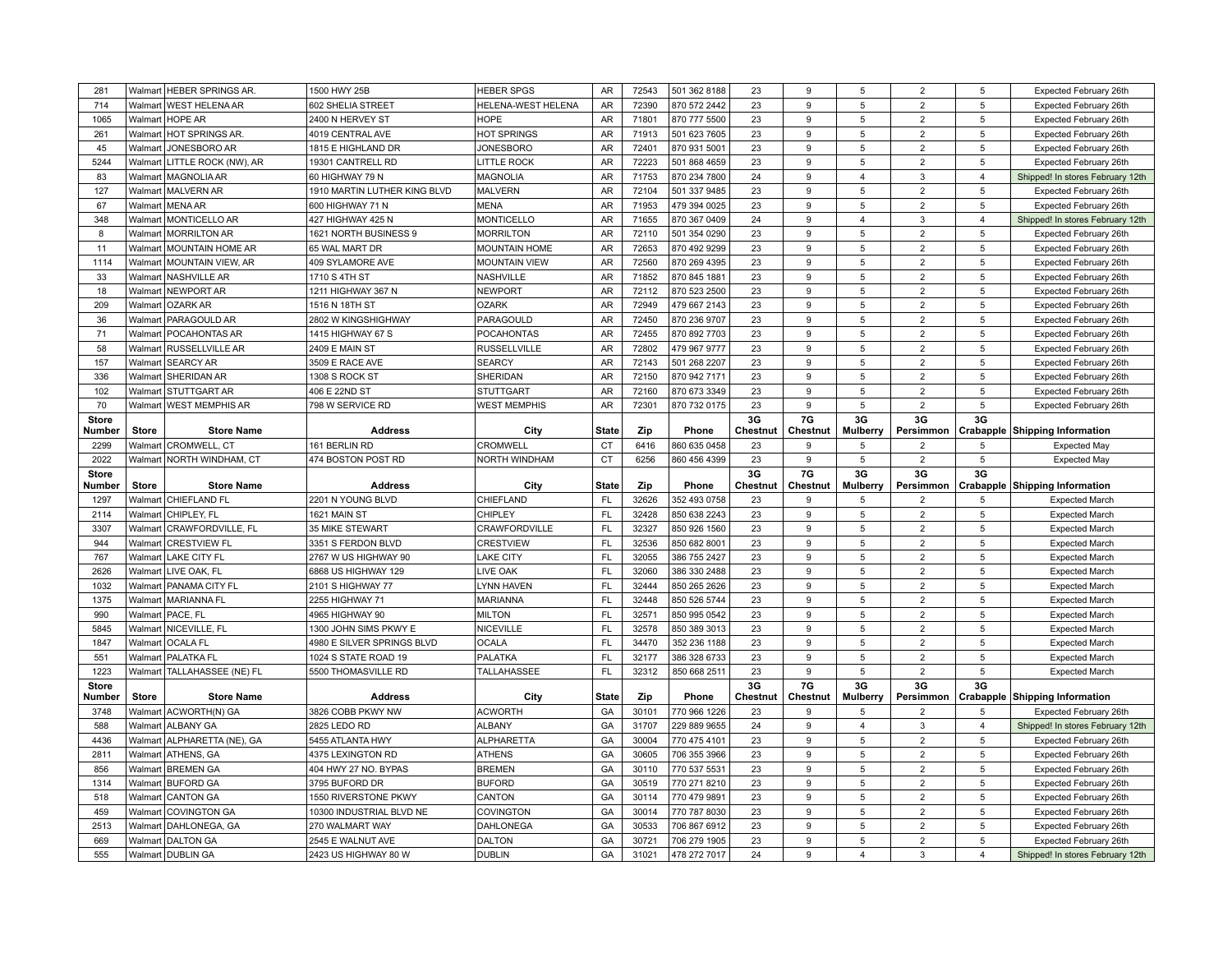| 1070         |              | Walmart ELLIJAY GA                    | 88 HIGHLAND XING                   | <b>EAST ELLIJAY</b>                  | GA                   | 30540          | 706 276 1170                 | 23       | 9                 | 5                       | $\overline{2}$                   | 5              | Expected February 26th                     |
|--------------|--------------|---------------------------------------|------------------------------------|--------------------------------------|----------------------|----------------|------------------------------|----------|-------------------|-------------------------|----------------------------------|----------------|--------------------------------------------|
| 3570         | Walmart      | EVANS, GA                             | 4469 WASHINGTON RD                 | <b>EVANS</b>                         | GA                   | 30809          | 706 854 9892                 | 24       | 9                 | $\overline{4}$          | 3                                | $\overline{4}$ | Shipped! In stores February 12th           |
| 686          |              | Walmart   FITZGERALD GA               | 120 BENJAMIN H HILL DR W           | <b>FITZGERALD</b>                    | GA                   | 31750          | 229 423 4353                 | 24       | 9                 | $\overline{\mathbf{4}}$ | 3                                | $\overline{4}$ | Shipped! In stores February 12th           |
| 907          | Walmart      | <b>FORSYTH GA</b>                     | <b>180 N LEE ST</b>                | <b>FORSYTH</b>                       | GA                   | 31029          | 478 994 0163                 | 24       | 9                 | $\overline{4}$          | 3                                | $\overline{4}$ | Shipped! In stores February 12th           |
| 1111         | Walmart      | <b>HARTWELL GA</b>                    | 1572 ANDERSON HWY                  | <b>HARTWELL</b>                      | GA                   | 30643          | 706 376 5400                 | 23       | 9                 | 5                       | $\overline{2}$                   | 5              | Expected February 26th                     |
| 2630         | Walmart      | JESUP, GA                             | 1100 N 1ST ST                      | <b>JESUP</b>                         | GA                   | 31545          | 912 530 6335                 | 24       | 9                 | 4                       | 3                                | $\overline{4}$ | Shipped! In stores February 12th           |
| 2988         | Walmart      | LA FAYETTE, GA                        | 2625 NO. HWY 27                    | LA FAYETTE                           | GA                   | 30728          | 706 639 4900                 | 23       | 9                 | 5                       | $\overline{2}$                   | 5              | Expected February 26th                     |
| 614          | Walmart      | LA GRANGE GA                          | 803 NEW FRANKLIN RD                | LAGRANGE                             | GA                   | 30240          | 706 812 0225                 | 24       | 9                 | $\overline{\mathbf{4}}$ | 3                                | $\overline{4}$ | Shipped! In stores February 12th           |
| 2890         | Walmart      | MACON (N) GA                          | 5955 ZEBULON RD                    | <b>MACON</b>                         | GA                   | 31210          | 478 471 9150                 | 24       | 9                 | $\overline{\mathbf{A}}$ | $\mathbf{3}$                     | $\overline{4}$ | Shipped! In stores February 12th           |
| 1363         |              | Walmart   MADISON GA                  | 1681 EATONTON RD                   | <b>MADISON</b>                       | GA                   | 30650          | 706 342 9988                 | 23       | 9                 | 5                       | $\overline{2}$                   | 5              | Expected February 26th                     |
| 1121         |              | Walmart   MILLEDGEVILLE GA            | 2592 N COLUMBIA ST                 | MILLEDGEVILLE                        | GA                   | 31061          | 478 453 0667                 | 23       | 9                 | 5                       | $\overline{2}$                   | 5              | Expected February 26th                     |
| 780          | Walmart      | <b>MONROE GA</b>                      | 2050 W SPRING ST                   | <b>MONROE</b>                        | GA                   | 30655          | 770 267 4527                 | 23       | 9                 | 5                       | $\overline{2}$                   | 5              | Expected February 26th                     |
| 952          | Walmart      | MOULTRIE GA                           | 641 VETERANS PKWY S                | <b>MOULTRIE</b>                      | GA                   | 31788          | 229 985 6648                 | 24       | 9                 | $\overline{4}$          | 3                                | $\overline{4}$ | Shipped! In stores February 12th           |
| 2733         |              | Walmart   PERRY, GA                   | 1009 SAINT PATRICKS DR             | PERRY                                | GA                   | 31069          | 478 987 1444                 | 24       | 9                 | $\overline{4}$          | $\mathbf{3}$                     | $\overline{4}$ | Shipped! In stores February 12th           |
| 4409         | Walmart      | <b>ROCKMART, GA</b>                   | 1801 NATHAN DEAN BYP               | <b>ROCKMART</b>                      | GA                   | 30153          | 678 757 8766                 | 23       | 9                 | 5                       | $\overline{2}$                   | 5              | Expected February 26th                     |
| 1143         | Walmart      | SANDERSVILLE GA                       | 1308 S HARRIS ST                   | SANDERSVILLE                         | GA                   | 31082          | 478 552 1988                 | 24       | 9                 | $\overline{\mathbf{4}}$ | 3                                | $\overline{4}$ | Shipped! In stores February 12th           |
| 635          | Walmart      | <b>SAVANNAH GA</b>                    | 6000 OGEECHEE RD                   | SAVANNAH                             | GA                   | 31419          | 912 921 0882                 | 24       | 9                 | 4                       | 3                                | $\overline{4}$ | Shipped! In stores February 12th           |
| 754          | Walmart      | STATESBORO GA                         | 147 NORTHSIDE DR E                 | <b>STATESBORO</b>                    | GA                   | 30458          | 912 489 1910                 | 24       | 9                 | $\overline{4}$          | $\mathbf{3}$                     | $\overline{4}$ | Shipped! In stores February 12th           |
| 1024         | Walmart      | SWAINSBORO GA                         | 414 S MAIN ST                      | SWAINSBORC                           | GA                   | 30401          | 478 237 3318                 | 24       | $\mathbf{Q}$      | $\overline{4}$          | 3                                | $\overline{4}$ | Shipped! In stores February 12th           |
| 1112         | Walmart      | <b>THOMASTON GA</b>                   | 855 N CHURCH ST                    | THOMASTON                            | GA                   | 30286          | 706 648 2105                 | 24       | 9                 | 4                       | 3                                | $\overline{4}$ | Shipped! In stores February 12th           |
| 1658         | Walmart      | <b>THOMSON GA</b>                     | 2205 HARRISON RD SE                | <b>THOMSON</b>                       | GA                   | 30824          | 706 595 5530                 | 24       | 9                 | 4                       | 3                                | $\overline{4}$ | Shipped! In stores February 12th           |
| 1072         |              | Walmart TIFTON GA                     | 1830 US HIGHWAY 82 W               | <b>TIFTON</b>                        | GA                   | 31793          | 229 386 0263                 | 24       | 9                 | 4                       | 3                                | $\overline{4}$ | Shipped! In stores February 12th           |
| 1122         | Walmart      | <b>TOCCOA GA</b>                      | 3886 HIGHWAY 17 S                  | TOCCOA (EASTANOLLEE)                 | GA                   | 30538          | 706 886 9775                 | 23       | 9                 | 5                       | $\overline{2}$                   | 5              | Expected February 26th                     |
| 3750         | Walmart      | <b>WARNER ROBINS (S), GA</b>          | 502 BOOTH RD                       | <b>WARNER ROBINS</b>                 | GA                   | 31088          | 478 918 0338                 | 24       | 9                 | $\overline{4}$          | 3                                | $\overline{4}$ | Shipped! In stores February 12th           |
| 556          |              | Walmart   WAYCROSS GA                 | 2425 MEMORIAL DR                   | WAYCROSS                             | GA                   | 31503          | 912 283 9000                 | 24       | 9                 | $\overline{4}$          | 3                                | $\overline{4}$ | Shipped! In stores February 12th           |
| 2754         |              | Walmart   WAYNESBORO, GA              | 1500 N LIBERTY ST                  | WAYNESBORO                           | GA                   | 30830          | 706 437 8380                 | 23       | 9                 | 5                       | $\overline{2}$                   | 5              | Expected February 26th                     |
| <b>Store</b> |              |                                       |                                    |                                      |                      |                |                              | 3G       | 7G                | 3G                      | 3G                               | 3G             |                                            |
| Number       | <b>Store</b> | <b>Store Name</b>                     | <b>Address</b>                     |                                      |                      | Zip            |                              |          |                   |                         |                                  |                |                                            |
|              |              |                                       |                                    | City                                 | <b>State</b>         |                | Phone                        | Chestnut | Chestnut          | Mulberry                | Persimmon                        |                | Crabapple Shipping Information             |
| 1528         | Walmart      | <b>CEDAR RAPIDS IA</b>                | 2645 BLAIRS FERRY RD NE            | <b>CEDAR RAPIDS</b>                  | IA                   | 52402          | 319 393 0444                 | 28       | 9                 | 5                       | $\overline{2}$                   |                | <b>Expected May</b>                        |
| 1621         | Walmart      | <b>CENTERVILLE IA</b>                 | 23148 HWY 5                        | CENTERVILLE                          | IA                   | 52544          | 641 437 7181                 | 23       | 9                 | 5                       | $\overline{2}$                   | 5              | <b>Expected May</b>                        |
| 1241         |              | Walmart   DAVENPORT IA                | 5811 ELMORE AVE                    | <b>DAVENPORT</b>                     | IA                   | 52807          | 563 359 0023                 | 28       | 9                 | 5                       | $\overline{2}$                   |                | <b>Expected May</b>                        |
| 985          | Walmart      | <b>FAIRFIELD IA</b>                   | 2701 W BURLINGTON AVE              | <b>FAIRFIELD</b>                     | IA                   | 52556          | 641 472 6858                 | 23       | 9                 | 5                       | $\overline{2}$                   | 5              | <b>Expected May</b>                        |
| 1431         | Walmart      | <b>KEOKUK IA</b>                      | 300 NO. PARK DRIVE                 | <b>KEOKUK</b>                        | IA                   | 52632          | 319 524 6941                 | 28       | 9                 | $\,$ 5 $\,$             | $\overline{2}$                   |                | <b>Expected May</b>                        |
| 4606         | Walmart      | OSCEOLA, IA                           | 2400 COLLEGE DR                    | <b>OSCEOLA</b>                       | IA                   | 50213          | 641 342 1650                 | 46       | 18                | 10                      | $\overline{4}$                   | 10             | <b>Expected May</b>                        |
| 1393         | Walmart      | <b>OSKALOOSA IA</b>                   | 2203 AVENUE A WEST                 | <b>OSKALOOSA</b>                     | IA                   | 52577          | 641 673 3839                 | 28       | 9                 | 5                       | $\overline{2}$                   |                | <b>Expected May</b>                        |
| 1285         | Walmart      | <b>OTTUMWA IA</b>                     | 1940 VENTURE DR                    | <b>OTTUMWA</b>                       | IA                   | 52501          | 641 683 1040                 | 28       | 9                 | 5                       | $\overline{2}$                   |                | <b>Expected May</b>                        |
| 797          |              | Walmart BURLINGTON IA                 | 324 W AGENCY RD                    | <b>WEST BURLINGTON</b>               | IA                   | 52655          | 319 753 6526                 | 28       | 9                 | 5                       | $\overline{2}$                   |                | <b>Expected May</b>                        |
| <b>Store</b> |              |                                       |                                    |                                      |                      |                |                              | 3G       | 7G                | 3G                      | 3G                               | 3G             |                                            |
| Number       | <b>Store</b> | <b>Store Name</b>                     | <b>Address</b>                     | City                                 | <b>State</b>         | Zip            | Phone                        | Chestnut | Chestnut          | Mulberry                | Persimmon                        |                | <b>Crabapple Shipping Information</b>      |
| 233          |              | Walmart ANNA, IL                      | 300 LEIGH AVE                      | <b>ANNA</b>                          | IL                   | 62906          | 618 833 8592                 | 23       | 9                 | 5                       | $\overline{2}$                   | 5              | <b>Expected April</b>                      |
| 1451         | Walmart      | <b>BEARDSTOWN IL</b>                  | 100 LINCOLN AVE                    | <b>BEARDSTOWN</b>                    | IL                   | 62618          | 217 323 1340                 | 23       | 9                 | 5                       | $\overline{2}$                   | 5              | <b>Expected May</b>                        |
| 262          | Walmart      | <b>BENTON IL /WEST CITY.</b>          | 919 GIACONE DR                     | <b>BENTON</b>                        | $\mathsf{L}$         | 62812          | 618 439 9453                 | 23       | 9                 | 5                       | $\overline{2}$                   | 5              | <b>Expected April</b>                      |
| 1713         | Walmart      | <b>CANTON IL</b>                      | 2071 N MAIN ST                     | CANTON                               | IL.                  | 61520          | 309 647 7000                 | 23       | 9                 | 5                       | $\overline{2}$                   | 5              | <b>Expected May</b>                        |
| 833          | Walmart      | <b>CARMI ILL</b>                      | 1344 ILLINOIS HWY #1               | CARMI                                | $\mathbf{II}$        | 62821          | 618 382 5856                 | 23       | 9                 | 5                       | $\overline{2}$                   | 5              | <b>Expected April</b>                      |
| 2491         | Walmart      | DANVILLE, IL                          | 4101 N VERMILION ST STE A          | DANVILLE                             | $\mathsf{L}$         | 61834          | 217 443 9520                 | 28       | 9                 | 5                       | $\overline{2}$                   |                | <b>Expected May</b>                        |
| 936          | Walmart      | <b>EFFINGHAM IL</b>                   | 1204 AVENUE OF MID AMERICA         | <b>EFFINGHAM</b>                     | IL                   | 62401          | 217 347 5171                 | 28       | 9                 | 5                       | $\overline{2}$                   |                | <b>Expected May</b>                        |
| 454          |              | Walmart   FAIRFIELD IL                | 150 COMMERCE DRIVE                 | <b>FAIRFIELD</b>                     | IL                   | 62837          | 618 842 7633                 | 28       | 9                 | 5                       | $\overline{2}$                   |                | <b>Expected May</b>                        |
| 506          | Walmart      | <b>FLORAIL</b>                        | 1540 N WORTHEY ST                  | <b>FLORA</b>                         | $\mathbf{H}$         | 62839          | 618 662 4491                 | 28       | $\mathbf{Q}$      | 5                       | $\overline{2}$                   |                | <b>Expected May</b>                        |
| 5044         | Walmart      | <b>GALENAIL</b>                       | 10000 BARTEL BLVD                  | <b>GALENA</b>                        | $\mathsf{L}$         | 61036          | 815 777 0507                 | 28       | 9                 | 5                       | $\overline{2}$                   |                | <b>Expected May</b>                        |
| 775          | Walmart      | <b>GALESBURG IL</b>                   | 659 KNOX SQUARE DR                 | <b>GALESBURG</b>                     | $\mathsf{L}$         | 61401          | 309 344 1180                 | 28       | 9                 | 5                       | $\overline{2}$                   |                | <b>Expected May</b>                        |
| 237          |              | Walmart   HARRISBURG IL               | 710 S COMMERCIAL ST                | <b>HARRISBURG</b>                    | $\mathbf{H}$         | 62946          | 618 252 0145                 | 23       | $\mathbf{Q}$      | 5                       | $\overline{c}$                   | 5              | <b>Expected April</b>                      |
| 435          | Walmart      | <b>HIGHLAND IL</b>                    | 12495 STATE ROUTE 143              | <b>HIGHLAND</b>                      | -IL                  | 62249          | 618 654 4596                 | 23       | 9                 | 5                       | $\overline{2}$                   | 5              | <b>Expected May</b>                        |
| 200          | Walmart      | <b>JACKSONVILLE IL</b>                | 1941 W MORTON AVE                  | <b>JACKSONVILLE</b>                  | $\mathsf{L}$         | 62650          | 217 245 5146                 | 28       | 9                 | 5                       | $\overline{2}$                   |                | <b>Expected May</b>                        |
| 253<br>199   | Walmart      | JERSEYVILLE, IL<br>Walmart LINCOLN IL | 1316 S STATE ST<br>825 MALERICH DR | <b>JERSEYVILLE</b><br><b>LINCOLN</b> | IL.<br>$\mathbf{II}$ | 62052<br>62656 | 618 498 7744<br>217 735 2314 | 28<br>28 | 9<br>$\mathbf{Q}$ | 5<br>5                  | $\overline{2}$<br>$\overline{2}$ |                | <b>Expected May</b><br><b>Expected May</b> |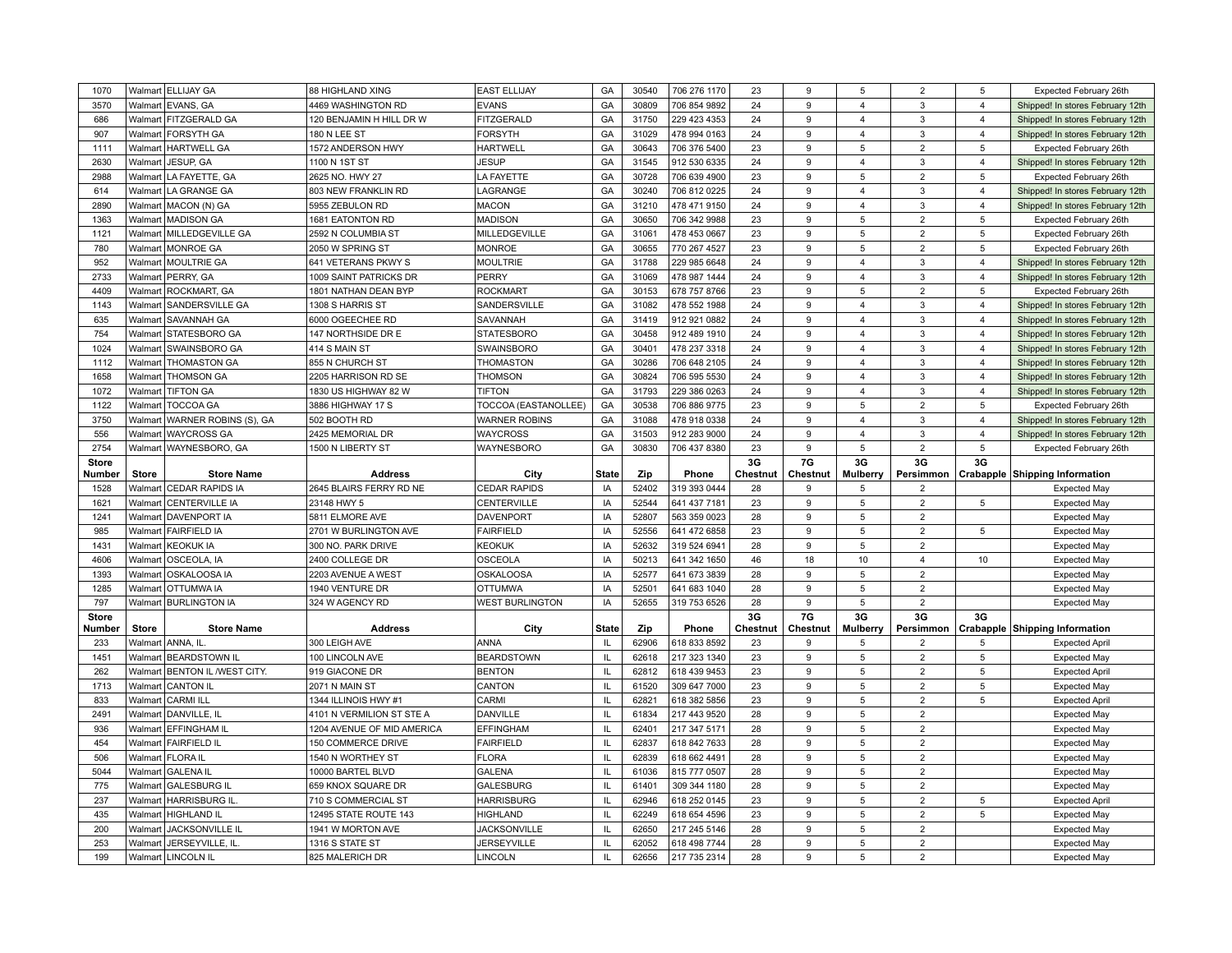| 197          |              | Walmart   MACOMB IL                         | 1730 E JACKSON ST                             | <b>MACOMB</b>                  | <b>IL</b>     | 61455          | 309 836 3311                 | 23       | 9        | 5               | $\overline{2}$ | 5           | <b>Expected May</b>                   |
|--------------|--------------|---------------------------------------------|-----------------------------------------------|--------------------------------|---------------|----------------|------------------------------|----------|----------|-----------------|----------------|-------------|---------------------------------------|
| 224          |              | Walmart   MT. VERNON, IL                    | 110 DAVIDSON RD                               | <b>MOUNT VERNON</b>            | $\mathsf{IL}$ | 62864          | 618 244 7119                 | 23       | 9        | $\,$ 5 $\,$     | $\overline{2}$ | 5           | <b>Expected May</b>                   |
| 254          |              | Walmart   OLNEY IL                          | 1001 NORTH WEST                               | <b>OLNEY</b>                   | IL            | 62450          | 618 395 7317                 | 23       | 9        | 5               | $\overline{2}$ | 5           | <b>Expected May</b>                   |
| 2934         |              | Walmart   PARIS, IL                         | 15150 US HIGHWAY 150                          | PARIS                          | IL            | 61944          | 217 466 5428                 | 23       | 9        | 5               | $\overline{2}$ | 5           | <b>Expected May</b>                   |
| 603          |              | Walmart   PEKIN IL                          | 3320 VETERANS DR                              | <b>PEKIN</b>                   | IL            | 61554          | 309 353 1123                 | 28       | 9        | 5               | $\overline{2}$ |             | <b>Expected May</b>                   |
| 1386         |              | Walmart   PONTIAC IL                        | 1706 W REYNOLDS ST                            | PONTIAC                        | IL            | 61764          | 815 844 3600                 | 28       | 9        | 5               | $\overline{2}$ |             | <b>Expected May</b>                   |
| 636          |              | Walmart   PRINCETON IL                      | 2111 CLAUDE BAILEY PKWY                       | <b>PRINCETON</b>               | IL            | 61356          | 815 875 4521                 | 23       | 9        | 5               | $\overline{2}$ | $\,$ 5      | <b>Expected May</b>                   |
| 422          |              | Walmart ROBINSON IL                         | 1304 E MAIN ST                                | <b>ROBINSON</b>                | $\mathsf{L}$  | 62454          | 618 546 5676                 | 23       | 9        | 5               | $\overline{2}$ | $\,$ 5      | <b>Expected May</b>                   |
| 830          |              | Walmart ROCK FALLS IL                       | 1901 1ST AVE                                  | ROCK FALLS                     | $\mathsf{IL}$ | 61071          | 815 626 6800                 | 28       | 9        | 5               | $\overline{2}$ |             | <b>Expected May</b>                   |
| 5398         |              | Walmart   ROCKFORD (W), IL                  | 3902 W RIVERSIDE BLVD                         | <b>ROCKFORD</b>                | IL            | 61101          | 815 962 4071                 | 28       | 9        | 5               | $\overline{2}$ |             | <b>Expected May</b>                   |
| 198          |              | Walmart SALEM IL                            | 1870 W MAIN ST                                | <b>SALEM</b>                   | IL.           | 62881          | 618 548 4383                 | 28       | 9        | 5               | $\overline{2}$ |             | <b>Expected May</b>                   |
| 4259         |              | Walmart   SHELBYVILLE, IL                   | 2607 W. MAIN ST.                              | SHELBYVILLE                    | IL            | 62565          | 217 774 1560                 | 23       | 9        | 5               | $\overline{2}$ | 5           | <b>Expected May</b>                   |
| 222          | Walmart      | <b>SPARTA IL</b>                            | 1410 N MARKET ST                              | <b>SPARTA</b>                  | IL            | 62286          | 618 443 5800                 | 23       | 9        | 5               | $\overline{2}$ | $\,$ 5      | <b>Expected April</b>                 |
| 343          |              | Walmart   TAYLORVILLE IL                    | 1530 W SPRINGFIELD RD                         | <b>TAYLORVILLE</b>             | $\mathsf{IL}$ | 62568          | 217 287 7219                 | 23       | 9        | $\,$ 5 $\,$     | $\overline{2}$ | $\,$ 5      | <b>Expected May</b>                   |
| 1548         |              | Walmart   WATSEKA IL                        | 1790 E WALNUT ST                              | <b>WATSEKA</b>                 | $\mathsf{IL}$ | 60970          | 815 432 2200                 | 28       | 9        | 5               | $\overline{2}$ |             | <b>Expected May</b>                   |
| <b>Store</b> |              |                                             |                                               |                                |               |                |                              | 3G       | 7G       | 3G              | 3G             | 3G          |                                       |
| Number       | <b>Store</b> | <b>Store Name</b>                           | <b>Address</b>                                | City                           | <b>State</b>  | Zip            | Phone                        | Chestnut | Chestnut | <b>Mulberry</b> | Persimmon      |             | Crabapple Shipping Information        |
| 1160         |              | Walmart AURORA IN                           | 100 SYCAMORE ESTATES DR                       | <b>AURORA</b>                  | IN            | 47001          | 812 926 4322                 | 69       | 27       | 15              | 6              | 15          | <b>Expected May</b>                   |
| 1425         |              | Walmart   COLUMBIA CITY IN                  | 402 W PLAZA DR                                | <b>COLUMBIA CITY</b>           | IN            | 46725          | 260 244 4060                 | 28       | 9        | 5               | $\overline{2}$ |             | <b>Expected May</b>                   |
| 922          |              | Walmart CORYDON IN                          | 2363 HIGHWAY 135 NW                           | CORYDON                        | IN            | 47112          | 812 738 4551                 | 23       | 9        | 5               | $\overline{2}$ | $\,$ 5 $\,$ | <b>Expected April</b>                 |
| 902          | Walmart      | <b>GREENCASTLE IN</b>                       | 1750 INDIANAPOLIS RD                          | <b>GREENCASTLE</b>             | IN            | 46135          | 765 653 2481                 | 46       | 18       | 10              | $\overline{4}$ | 10          | <b>Expected May</b>                   |
| 2311         | Walmart      | HUNTINGTON, IN                              | 2800 WAL MART DR                              | <b>HUNTINGTON</b>              | IN            | 46750          | 260 358 8311                 | 46       | 18       | 10              | $\overline{4}$ | 10          | <b>Expected May</b>                   |
| 1547         |              | Walmart   LAFAYETTE IN                      | 4205 COMMERCE DR                              | LAFAYETTE                      | IN            | 47905          | 765 446 0100                 | 28       | 9        | 5               | $\overline{2}$ |             | <b>Expected May</b>                   |
| 1327         |              | Walmart   MADISON IN                        | 567 IVY TECH DR                               | <b>MADISON</b>                 | IN            | 47250          | 812 273 4993                 | 35       | 9        |                 |                |             | <b>Expected April</b>                 |
| 2771         |              | Walmart   MONTICELLO, IN                    | 1088 W BROADWAY ST                            | <b>MONTICELLO</b>              | IN            | 47960          | 574 583 2063                 | 28       | 9        | 5               | $\overline{2}$ |             | <b>Expected May</b>                   |
| 2388         |              | Walmart PORTLAND. IN                        | 950 W VOTAW ST                                | <b>PORTLAND</b>                | IN            | 47371          | 260 726 3682                 | 28       | 9        | 5               | $\overline{2}$ |             | <b>Expected May</b>                   |
| 1639         |              | Walmart   ROCHESTER IN                      | 2395 MAIN ST                                  | <b>ROCHESTER</b>               | IN            | 46975          | 574 223 9481                 | 28       | 9        | 5               | $\overline{2}$ |             | <b>Expected May</b>                   |
| 7087         |              |                                             |                                               |                                |               |                |                              |          |          |                 |                |             |                                       |
|              |              |                                             |                                               |                                | IN            | 47167          |                              |          | 9        |                 |                |             |                                       |
|              |              | Walmart SALEM IN                            | 1309 E HACKBERRY STREET                       | <b>SALEM</b>                   |               | 47460          | 812 883 7473                 | 35       | 9        |                 |                |             | <b>Expected April</b>                 |
| 996<br>1676  | Walmart      | <b>SPENCER IN</b><br>Walmart   TELL CITY IN | 823 W STATE HIGHWAY 46<br>730 US HIGHWAY 66 E | SPENCER<br><b>TELL CITY</b>    | IN<br>IN      | 47586          | 812 829 2251<br>812 547 8434 | 23<br>35 | 9        | 5               | $\overline{2}$ | 5           | <b>Expected May</b>                   |
|              |              | Walmart   WABASH IN                         |                                               | <b>WABASH</b>                  | $\sf IN$      | 46992          |                              | 28       | 9        |                 | $\overline{2}$ |             | <b>Expected April</b>                 |
| 1667<br>1162 |              |                                             | 1601 NO. CASS ST                              |                                | IN            | 47501          | 260 563 5536                 | 23       | 9        | 5<br>5          | $\overline{2}$ | 5           | <b>Expected May</b>                   |
| <b>Store</b> |              | Walmart   WASHINGTON IN                     | 1801 S STATE ROAD 57                          | <b>WASHINGTON</b>              |               |                | 812 254 6681                 | 3G       | 7G       | 3G              | 3G             | 3G          | <b>Expected April</b>                 |
| Number       | <b>Store</b> | <b>Store Name</b>                           | <b>Address</b>                                | City                           | <b>State</b>  | Zip            | Phone                        | Chestnut | Chestnut | <b>Mulberry</b> | Persimmon      |             | <b>Crabapple Shipping Information</b> |
| 729          |              | Walmart BARDSTOWN KY                        | 3795 E JOHN ROWAN BLVD                        | <b>BARDSTOWN</b>               | KY            | 40004          | 502 349 6007                 | 46       | 18       | 10              | $\overline{4}$ | 10          | <b>Expected April</b>                 |
| 333          |              | Walmart   BEAVER DAM KY                     | 1701 N MAIN ST                                | <b>BEAVER DAM</b>              | KY            | 42320          | 270 274 9608                 | 23       | 9        | $\,$ 5 $\,$     | $\overline{2}$ | $\,$ 5      | <b>Expected April</b>                 |
| 5236         |              | Walmart BOWLING GREEN (NW) KY               | 1201 MORGANTOWN RD                            | <b>BOWLING GREEN</b>           | KY            | 42101          | 270 780 9996                 | 23       | 9        | 5               | $\overline{2}$ | 5           | <b>Expected April</b>                 |
| 665          | Walmart      | <b>CAMPBELLSVILLE KY</b>                    | 725 CAMPBELLSVILLE BYF                        | CAMPBELLSVILLE                 | KY            | 42718          | 270 789 0707                 | 23       | 9        | 5               | $\overline{2}$ | $\sqrt{5}$  | <b>Expected April</b>                 |
| 294          |              | Walmart   CENTRAL CITY, KY                  | 1725 WEST EVERELY BR                          | <b>CENTRAL CITY</b>            | KY            | 42330          | 270 754 1533                 | 23       | 9        | 5               | $\overline{2}$ | 5           | <b>Expected April</b>                 |
| 692          |              | Walmart   DANVILLE KY                       | 100 WALTON AVE                                | DANVILLE                       | KY            | 40422          | 859 236 9572                 | 23       | 9        | 5               | $\overline{2}$ | 5           | <b>Expected April</b>                 |
| 584          |              | Walmart DRY RIDGE, KY                       | 20 FERGUSON BLVD                              | DRY RIDGE                      | KY            | 41035          | 859 824 0575                 | 46       | 18       | 10              | $\overline{4}$ | 10          | <b>Expected May</b>                   |
| 1510         |              | Walmart   FLORENCE KY                       | 7625 DOERING DR                               | <b>FLORENCE</b>                | KY            | 41042          | 859 282 8333                 | 28       | 9        | 5               | $\overline{2}$ |             | <b>Expected May</b>                   |
| 106          |              | Walmart   FULTON KY                         | 1405 MIDDLE RD                                | <b>FULTON</b>                  | KY            | 42041          | 270 472 1426                 | 23       | 9        | 5               | $\overline{2}$ | 5           | Expected February 26th                |
| 571          |              | Walmart GEORGETOWN KY                       | 112 OSBOURNE WAY                              | <b>GEORGETOWN</b>              | KY            | 40324          | 502 867 0547                 | 23       | 9        | 5               | $\overline{2}$ | 5           | <b>Expected April</b>                 |
| 711          |              | Walmart GLASGOW KY                          | 2345 HAPPY VALLEY RD                          | GLASGOW                        | KY            | 42141          | 270 678 1003                 | 23       | 9        | 5               | $\overline{2}$ | $\,$ 5      | <b>Expected April</b>                 |
| 655          |              | Walmart   MADISONVILLE KY                   | 420 FACTORY OUTLET DR                         | <b>HANSON</b>                  | KY            | 42413          | 270 821 6388                 | 23       | 9        | 5               | $\overline{2}$ | 5           | <b>Expected April</b>                 |
| 1247         |              | Walmart   HAZARD KY                         | 120 DANIEL BOONE PLZ                          | <b>HAZARD</b>                  | KY            | 41701          | 606 439 1882                 | 23       | 9        | $\,$ 5 $\,$     | $\overline{2}$ | $\sqrt{5}$  | <b>Expected April</b>                 |
| 1053         |              | Walmart LA GRANGE KY                        | 1015 NEW MOODY LN                             | LA GRANGE                      | KY            | 40031          | 502 222 4260                 | 23       | 9        | 5               | $\overline{2}$ | 5           | <b>Expected April</b>                 |
| 445          |              | Walmart LEITCHFIELD KY                      | 1801 ELIZABETHTOWN RD                         | LEITCHFIELD                    | KY            | 42754          | 270 259 5622                 | 23       | 9        | 5               | $\overline{2}$ | 5           | <b>Expected April</b>                 |
| 1113         | Walmart      | LONDON, KY                                  | 1851 HIGHWAY 192 W                            | <b>LONDON</b>                  | KY            | 40741          | 606 878 6119                 | 23       | 9        | 5               | $\overline{2}$ | 5           | <b>Expected April</b>                 |
| 739          |              | Walmart MIDDLESBORO KY                      | US HWY 441 HWY 25E                            | MIDDLESBORO                    | KY            | 40965          | 606 248 9087                 | 23       | 9        | 5               | $\overline{2}$ | $\,$ 5      | <b>Expected April</b>                 |
| 1234         |              | Walmart   MONTICELLO KY                     | 175 WALMART PLAZA DR                          | <b>MONTICELLO</b>              | KY            | 42633          | 606 348 3331                 | 23       | 9        | 5               | $\overline{2}$ | 5           | <b>Expected April</b>                 |
| 1139         |              | Walmart   MOREHEAD KY                       | 200 WALMART WAY                               | <b>MOREHEAD</b>                | KY            | 40351          | 606 784 3262                 | 23       | 9        | 5               | $\overline{2}$ | $\sqrt{5}$  | <b>Expected April</b>                 |
| 1233         |              | Walmart   PAINTSVILLE KY                    | 470 NO. MAYO TRAIL                            | PAINTSVILLE<br><b>RICHMOND</b> | KY<br>KY      | 41240<br>40475 | 606 789 8920                 | 23       | 9        | 5               | $\overline{2}$ | $\,$ 5      | <b>Expected April</b>                 |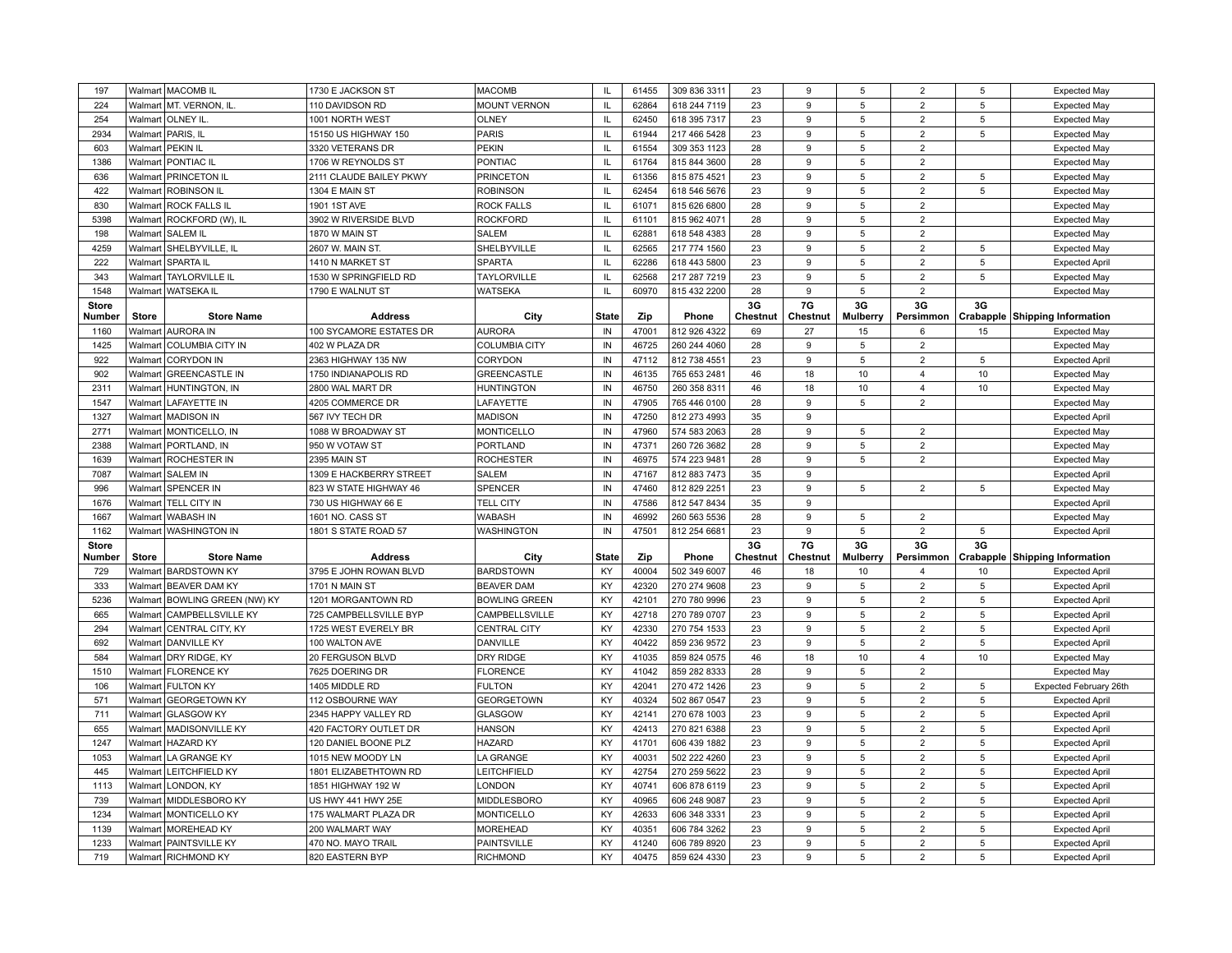| 736                    |              | Walmart RUSSELVILLE KY                            | 120 SAM WALTON DR                       | <b>RUSSELLVILLE</b>                      | KY                        | 42276          | 270 726 2880                 | 23             | 9              | 5                     | $\overline{2}$                   | 5  | <b>Expected April</b>                          |
|------------------------|--------------|---------------------------------------------------|-----------------------------------------|------------------------------------------|---------------------------|----------------|------------------------------|----------------|----------------|-----------------------|----------------------------------|----|------------------------------------------------|
| 689                    | Walmart      | <b>SOMERSET KY</b>                                | 177 WASHINGTON DR                       | SOMERSET                                 | <b>KY</b>                 | 42501          | 606 679 9204                 | 23             | 9              | $\sqrt{5}$            | $\overline{2}$                   | 5  | <b>Expected April</b>                          |
| 2654                   |              | Walmart   TOMPKINSVILLE, KY                       | 1650 EDMONTON RD                        | <b>TOMPKINSVILLE</b>                     | KY                        | 42167          | 270 487 0780                 | 23             | 9              | 5                     | $\overline{2}$                   | 5  | <b>Expected April</b>                          |
| 1048                   |              | Walmart   WILLIAMSBURG KY                         | 589 W HIGHWAY 92                        | <b>WILLIAMSBURG</b>                      | KY                        | 40769          | 606 549 4075                 | 23             | 9              | 5                     | $\overline{c}$                   | 5  | <b>Expected April</b>                          |
| <b>Store</b><br>Number | <b>Store</b> | <b>Store Name</b>                                 | <b>Address</b>                          | City                                     | <b>State</b>              | Zip            | Phone                        | 3G<br>Chestnut | 7G<br>Chestnut | 3G<br><b>Mulberry</b> | 3G<br>Persimmon                  | 3G | Crabapple Shipping Information                 |
| 2228                   |              | Walmart   PITTSFIELD, MA                          | 555 HUBBARD AVE STE 12                  | PITTSFIELD                               | MA                        | 1201           | 413 442 1971                 | 35             | 9              |                       |                                  |    | <b>Expected May</b>                            |
| <b>Store</b><br>Number | <b>Store</b> | <b>Store Name</b>                                 | <b>Address</b>                          | City                                     | <b>State</b>              | Zip            | Phone                        | 3G<br>Chestnut | 7G<br>Chestnut | 3G<br>Mulberry        | 3G<br>Persimmon                  | 3G | Crabapple Shipping Information                 |
| 2272                   | Walmart      | CAMBRIDGE, MD                                     | 2775 DORCHESTER SQ                      | CAMBRIDGE                                | <b>MD</b>                 | 21613          | 410 221 0292                 | 23             | 9              | 5                     | $\overline{2}$                   | 5  | <b>Expected March</b>                          |
| 2233                   |              | Walmart   FREDERICK, MD                           | 7400 GUILFORD DR                        | <b>FREDERICK</b>                         | <b>MD</b>                 | 21704          | 301 631 0805                 | 23             | 9              | $\,$ 5 $\,$           | $\overline{2}$                   | 5  | <b>Expected April</b>                          |
| 1674                   | Walmart      | <b>HAGERSTOWN MD</b>                              | 17850 GARLAND GROH BLVD                 | <b>HAGERSTOWN</b>                        | <b>MD</b>                 | 21740          | 301 714 1373                 | 23             | 9              | 5                     | $\overline{2}$                   | 5  | <b>Expected April</b>                          |
| 2027                   | Walmart      | LAVALE, MD                                        | 12500 COUNTRY CLUB MALL RD              | LAVALE                                   | <b>MD</b>                 | 21502          | 301 729 5081                 | 23             | 9              | 5                     | $\overline{2}$                   | 5  | <b>Expected April</b>                          |
| 2894                   | Walmart      | OAKLAND, MD                                       | 13164 GARRETT HWY                       | <b>OAKLAND</b>                           | <b>MD</b>                 | 21550          | 301 334 8400                 | 23             | 9              | $\,$ 5 $\,$           | $\overline{2}$                   | 5  | <b>Expected April</b>                          |
| 1716                   |              | Walmart PRINCE FREDERICK MD                       | 150 SOLOMONS ISLAND RD N                | PRINCE FREDERICK                         | <b>MD</b>                 | 20678          | 410 535 3790                 | 23             | 9              | $\,$ 5 $\,$           | $\overline{2}$                   | 5  | <b>Expected March</b>                          |
| <b>Store</b><br>Number | <b>Store</b> | <b>Store Name</b>                                 | <b>Address</b>                          | City                                     | <b>State</b>              | Zip            | Phone                        | 3G<br>Chestnut | 7G<br>Chestnut | 3G<br>Mulberry        | 3G                               | 3G | Persimmon Crabapple Shipping Information       |
| 1836                   |              | Walmart ADRIAN MI                                 | 1601 E US HIGHWAY 223                   | <b>ADRIAN</b>                            | MI                        | 49221          | 517 265 9771                 | 35             | 9              |                       |                                  |    | <b>Expected May</b>                            |
| 1719                   |              | Walmart BIG RAPIDS MI                             | 21400 PERRY AVE                         | <b>BIG RAPIDS</b>                        | MI                        | 49307          | 231 796 1443                 | 35             | 9              |                       |                                  |    | <b>Expected May</b>                            |
| 1798                   | Walmart      | CARO MI                                           | 1121 E CARO RD                          | CARO                                     | MI                        | 48723          | 989 673 7900                 | 28             | 9              | 5                     | $\overline{2}$                   |    | <b>Expected May</b>                            |
| 1642                   |              | Walmart   CHARLOTTE MI                            | 1680 PACKARD HWY                        | CHARLOTTE                                | MI                        | 48813          | 517 543 0300                 | 105            | 27             |                       |                                  |    | <b>Expected May</b>                            |
| 4243                   | Walmart      | CLIO, MI                                          | 11493 N LINDEN RD                       | <b>CLIO</b>                              | MI                        | 48420          | 810 564 3149                 | 35             | 9              |                       |                                  |    | <b>Expected May</b>                            |
| 1923                   | Walmart      | COMSTOCK PARK, MI                                 | 3999 ALPINE AVE NW                      | <b>COMSTOCK PARK</b>                     | MI                        | 49321          | 616 784 2047                 | 28             | 9              | 5                     | $\overline{2}$                   |    | <b>Expected May</b>                            |
| 2693                   | Walmart      | <b>FENTON, MI</b>                                 | 3700 OWEN RD                            | <b>FENTON</b>                            | MI                        | 48430          | 810 750 1132                 | 70             | 18             |                       |                                  |    | <b>Expected May</b>                            |
| 4540                   |              | Walmart   FOWLERVILLE, MI                         | 970 GEHRINGER DR                        | <b>FOWLERVILLE</b>                       | MI                        | 48836          | 517 223 8605                 | 35             | 9              |                       |                                  |    | <b>Expected May</b>                            |
| 1791                   |              | Walmart FREMONT MI                                | 7083 W 48TH ST                          | <b>FREMONT</b>                           | MI                        | 49412          | 231 924 5000                 | 35             | 9              |                       |                                  |    | <b>Expected May</b>                            |
| 5386                   | Walmart      | <b>GRAND HAVEN, MI</b>                            | 14700 US HIGHWAY 31                     | <b>GRAND HAVEN</b>                       | MI                        | 49417          | 616 844 3074                 | 105            | 27             |                       |                                  |    | <b>Expected May</b>                            |
| 3328                   | Walmart      | <b>GREENVILLE, MI</b>                             | 10772 W CARSON CITY RD                  | <b>GREENVILLE</b>                        | MI                        | 48838          | 616 754 3062                 | 70             | 18             |                       |                                  |    | <b>Expected May</b>                            |
| 1942                   |              | Walmart   HOLLAND, MI                             | 2629 N PARK DR                          | <b>HOLLAND</b>                           | MI                        | 49424          | 616 393 2018                 | 70             | 18             |                       |                                  |    | <b>Expected May</b>                            |
| 1809                   | Walmart      | JONESVILLE MI                                     | 701 OLDS ST                             | <b>JONESVILLE</b>                        | MI                        | 49250          | 517 849 7000                 | 70             | 18             |                       |                                  |    | <b>Expected May</b>                            |
| 1987                   | Walmart      | LAPEER, MI                                        | 555 E GENESEE ST                        | LAPEER                                   | MI                        | 48446          | 810 664 3062                 | 35             | 9              |                       |                                  |    | <b>Expected May</b>                            |
| 2102                   | Walmart      | LUDINGTON, MI                                     | 4854 W US HIGHWAY 10                    | LUDINGTON                                | MI                        | 49431          | 231 843 1816                 | 35             | 9              |                       |                                  |    | <b>Expected May</b>                            |
| 1428                   |              | Walmart   MT PLEASANT MI                          | 4730 ENCORE BLVD                        | <b>MOUNT PLEASANT</b>                    | MI                        | 48858          | 989 772 6300                 | 70             | 18             |                       |                                  |    | <b>Expected May</b>                            |
| 1733                   |              | Walmart   OWOSSO MI                               | 1621 E M 21                             | <b>OWOSSO</b>                            | MI                        | 48867          | 989 723 2552                 | 28             | 9              | 5                     | $\overline{2}$                   |    | <b>Expected May</b>                            |
| 2061                   |              | Walmart   PLAINWELL, MI                           | 412 OAKS XING                           | PLAINWELL                                | MI                        | 49080          | 269 685 6191                 | 28             | 9              | 5                     | 2                                |    | <b>Expected May</b>                            |
| 5097                   | Walmart      | <b>SAGINAW MI</b>                                 | 5650 BAY RD                             | SAGINAW                                  | MI                        | 48604          | 989 790 3990                 | 35             | 9              |                       |                                  |    | <b>Expected May</b>                            |
| 1423                   |              | Walmart ST JOHNS MI                               | 1165 SUPERIOR DR                        | SAINT JOHNS                              | MI                        | 48879          | 989 224 8099                 | 70             | 18             |                       |                                  |    | <b>Expected May</b>                            |
| 3632                   | Walmart      | SANDUSKY, MI                                      | 655 W SANILAC RD                        | SANDUSKY                                 | MI                        | 48471          | 810 648 2728                 | 35             | 9              |                       |                                  |    | <b>Expected May</b>                            |
| 1771                   | Walmart      | <b>STURGIS MI</b>                                 | 1500 S CENTERVILLE RD                   | <b>STURGIS</b>                           | MI                        | 49091          | 269 651 8580                 | 35             | 9              |                       |                                  |    | <b>Expected May</b>                            |
| 5376                   | Walmart      | <b>TAWAS CITY, MI</b>                             | 621 E LAKE ST                           | <b>TAWAS CITY</b>                        | MI                        | 48763          | 989 984 0854                 | 35             | 9              |                       |                                  |    | <b>Expected May</b>                            |
| 5159                   |              | Walmart   WEST BRANCH, MI                         | 2750 COOK RD                            | <b>WEST BRANCH</b>                       | MI                        | 48661          | 989 343 1309                 | 35             | 9              |                       |                                  |    | <b>Expected May</b>                            |
| <b>Store</b>           |              |                                                   |                                         |                                          |                           |                |                              | 3G             | 7G             | 3G                    | 3G                               | 3G |                                                |
| Number                 | Store        | <b>Store Name</b><br>Walmart   AVA MO             | <b>Address</b><br>1309 NW 12TH AVE      | City<br><b>AVA</b>                       | <b>State</b><br><b>MO</b> | Zip            | Phone                        | Chestnut       | Chestnut<br>9  | Mulberry              |                                  |    | Persimmon Crabapple Shipping Information       |
| 56<br>834              |              |                                                   |                                         |                                          | MO                        | 65608<br>64424 | 417 683 4194<br>660 425 4410 | 23<br>28       | 9              | 5<br>$\,$ 5 $\,$      | $\overline{2}$<br>$\overline{2}$ | 5  | <b>Expected April</b>                          |
| 46                     |              | Walmart   BETHANY MO<br>Walmart BOLIVAR MO        | 810 S 37TH ST<br>2451 S SPRINGFIELD AVE | <b>BETHANY</b><br><b>BOLIVAR</b>         | <b>MO</b>                 | 65613          | 417 326 8424                 | 23             | 9              | 5                     | $\overline{2}$                   | 5  | <b>Expected May</b>                            |
|                        |              |                                                   |                                         |                                          | MO                        | 65233          |                              |                | 9              | 5                     | $\overline{2}$                   |    | <b>Expected April</b>                          |
| 820<br>145             | Walmart      | Walmart   BOONVILLE MO<br><b>BOWLING GREEN MO</b> | 2150 MAIN ST<br>3 TOWN CENTER DR        | <b>BOONVILLE</b><br><b>BOWLING GREEN</b> | <b>MO</b>                 | 63334          | 660 882 7422<br>573 324 0040 | 28<br>28       | 9              | 5                     | $\overline{2}$                   |    | <b>Expected May</b>                            |
| 203                    | Walmart      | <b>BROOKFIELD MO</b>                              | 937 PARK CIRCLE DR                      | <b>BROOKFIELD</b>                        | MO                        | 64628          | 660 258 7416                 | 28             | 9              | 5                     | $\overline{2}$                   |    | <b>Expected May</b>                            |
| 845                    |              | Walmart BUFFALO MO EF                             | 1250 W DALLAS ST                        | <b>BUFFALO</b>                           | <b>MO</b>                 | 65622          | 417 345 6166                 | 23             | 9              | 5                     | $\overline{2}$                   | 5  | <b>Expected May</b>                            |
| 888                    |              | Walmart BUTLER MO                                 | 400 S FRAN                              | <b>BUTLER</b>                            | MO                        | 64730          | 660 679 3151                 | 23             | 9              | 5                     | $\overline{2}$                   | 5  | <b>Expected April</b><br><b>Expected April</b> |
| 188                    |              | Walmart   CAPE GIRARDEAU MO                       | 3439 WILLIAM ST                         | CAPE GIRARDEAU                           | <b>MO</b>                 | 63701          | 573 335 4600                 | 23             | 9              | 5                     | $\overline{2}$                   | 5  |                                                |
| 135                    | Walmart      | <b>CHILLICOTHE MO</b>                             | 1000 GRAVES ST                          | CHILLICOTHE                              | MO                        | 64601          | 660 646 6000                 | 28             | 9              | $\,$ 5 $\,$           | $\overline{2}$                   |    | <b>Expected April</b><br><b>Expected May</b>   |
| 20                     |              | Walmart   CLINTON MO                              | 1712 E OHIO ST                          | <b>CLINTON</b>                           | <b>MO</b>                 | 64735          | 660 885 5536                 | 28             | 9              | 5                     | $\overline{2}$                   |    | <b>Expected May</b>                            |
| 95                     |              | Walmart DESLOGE MO                                | 407 NO. STATE ST                        | <b>DESLOGE</b>                           | MO                        | 63601          | 573 431 5094                 | 23             | $\mathbf{q}$   | 5                     | $\overline{2}$                   | 5  | <b>Expected April</b>                          |
|                        |              |                                                   |                                         |                                          |                           |                |                              |                |                |                       |                                  |    |                                                |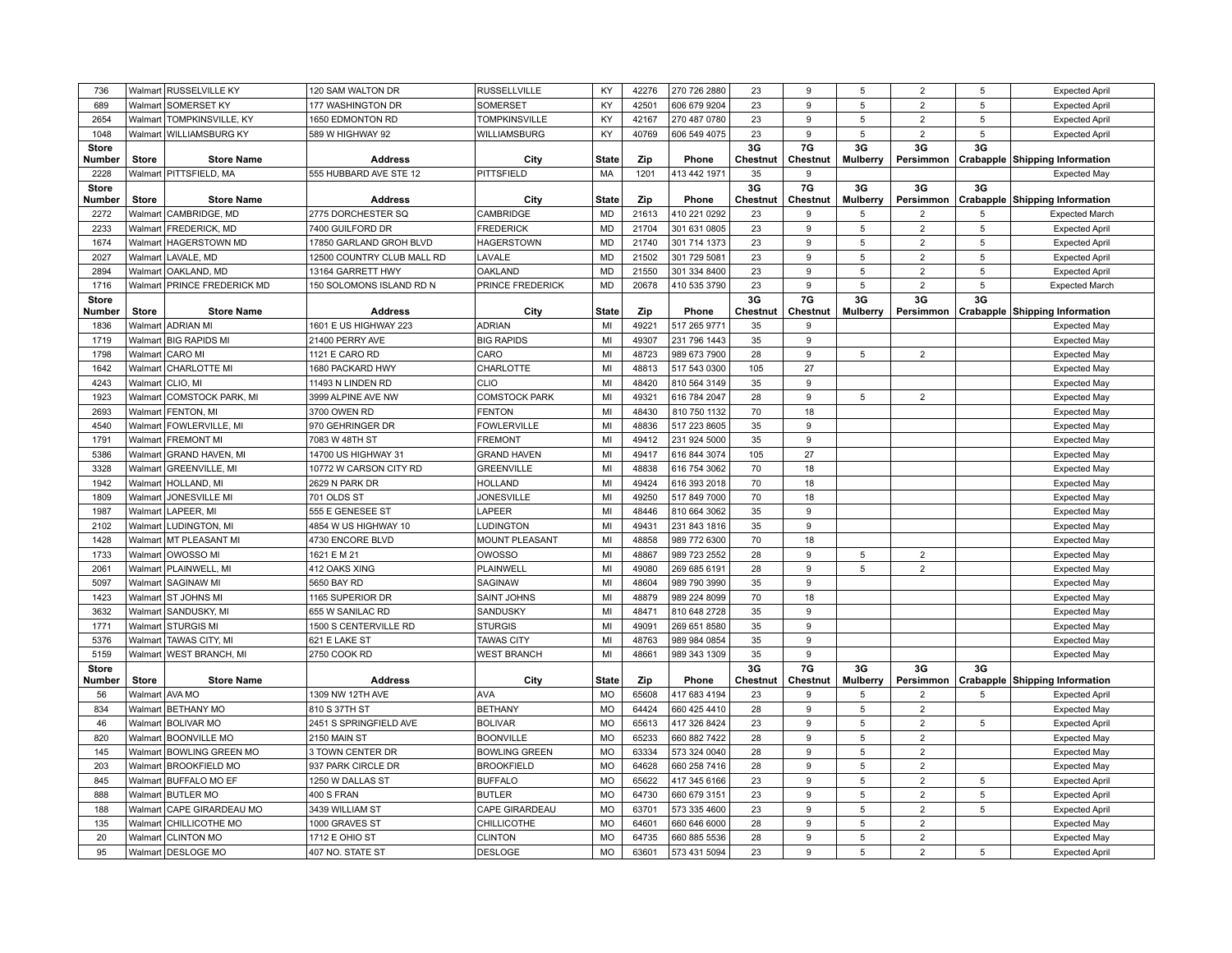| 44           |              | Walmart ELDON MO                  | 1802 S BUSINESS 54      | <b>ELDON</b>         | <b>MO</b>    | 65026 | 573 392 3114 | 23       | 9            | 5                       | $\overline{2}$ | 5              | <b>Expected April</b>                 |
|--------------|--------------|-----------------------------------|-------------------------|----------------------|--------------|-------|--------------|----------|--------------|-------------------------|----------------|----------------|---------------------------------------|
| 295          | Walmart      | <b>EUREKA MO</b>                  | 131 ERKA TWN CNTR DR    | <b>EUREKA</b>        | <b>MO</b>    | 63025 | 636 587 9836 | 28       | 9            | $\,$ 5 $\,$             | $\overline{2}$ |                | <b>Expected May</b>                   |
| 69           |              | Walmart FESTUS MO                 | 650 S TRUMAN BLVD       | <b>FESTUS</b>        | <b>MO</b>    | 63028 | 636 937 8441 | 23       | 9            | 5                       | $\overline{2}$ | 5              | <b>Expected April</b>                 |
| 337          |              | Walmart   FREDERICKTOWN MO        | 1025 WALTON DR          | <b>FREDERICKTOWN</b> | <b>MO</b>    | 63645 | 573 783 5581 | 23       | 9            | 5                       | $\overline{2}$ | 5              | <b>Expected April</b>                 |
| 51           |              | Walmart   FULTON MO               | 1701 N BLUFF ST         | <b>FULTON</b>        | <b>MO</b>    | 65251 | 573 642 6877 | 28       | 9            | 5                       | $\overline{2}$ |                | <b>Expected May</b>                   |
| 609          | Walmart      | <b>HANNIBAL MO</b>                | 3650 STARDUST DR        | <b>HANNIBAL</b>      | <b>MO</b>    | 63401 | 573 221 5610 | 28       | 9            | 5                       | $\overline{2}$ |                | <b>Expected May</b>                   |
| 96           |              | Walmart   HARRISONVILLE MO        | 1700 N STATE ROUTE 291  | <b>HARRISONVILLE</b> | MO           | 64701 | 816 884 5635 | 28       | 9            | 5                       | $\overline{2}$ |                | <b>Expected May</b>                   |
| 166          |              | Walmart   HOUSTON MO              | 1433 S SAM HOUSTON BLVD | <b>HOUSTON</b>       | <b>MO</b>    | 65483 | 417 967 3302 | 23       | 9            | 5                       | $\overline{2}$ | 5              | <b>Expected April</b>                 |
| 29           | Walmart      | JEFFERSON CITY MO                 | 724 STADIUM WEST BLV    | JEFFERSON CITY       | <b>MO</b>    | 65109 | 573 635 8283 | 23       | 9            | 5                       | $\overline{2}$ | 5              | <b>Expected April</b>                 |
| 79           |              | Walmart   WEST JOPLIN MO          | 2623 W 7TH ST           | <b>JOPLIN</b>        | MO           | 64801 | 417 206 4644 | 23       | 9            | $\,$ 5 $\,$             | $\overline{2}$ | 5              | <b>Expected April</b>                 |
| 190          | Walmart      | <b>KENNETT MO</b>                 | 1500 1ST ST             | <b>KENNETT</b>       | <b>MO</b>    | 63857 | 573 888 2084 | 23       | 9            | 5                       | $\overline{2}$ | 5              | <b>Expected April</b>                 |
| 189          | Walmart      | <b>KIRKSVILLE MO</b>              | 2206 N BALTIMORE ST     | <b>KIRKSVILLE</b>    | <b>MO</b>    | 63501 | 660 627 7100 | 28       | 9            | 5                       | $\overline{2}$ |                | <b>Expected May</b>                   |
| 14           | Walmart      | <b>LEBANON MO</b>                 | 1800 S JEFFERSON AVE    | LEBANON              | <b>MO</b>    | 65536 | 417 588 2268 | 23       | 9            | $\,$ 5 $\,$             | $\overline{2}$ | 5              | <b>Expected April</b>                 |
| 4590         | Walmart      | LEES SUMMIT (S), MO               | 3410 SW MARKET ST       | <b>LEES SUMMIT</b>   | MO           | 64082 | 816 623 3245 | 28       | 9            | 5                       | $\overline{2}$ |                | <b>Expected May</b>                   |
| 783          | Walmart      | <b>MACON MO</b>                   | 705 E BRIGGS DR         | <b>MACON</b>         | <b>MO</b>    | 63552 | 660 385 5783 | 28       | 9            | 5                       | $\overline{2}$ |                | <b>Expected May</b>                   |
| 78           | Walmart      | MARSHFIELD MO                     | 14740 STATE HWY #38     | MARSHFIELD           | <b>MO</b>    | 65706 | 417 468 6116 | 23       | 9            | 5                       | $\overline{2}$ | 5              | <b>Expected April</b>                 |
| 40           |              | Walmart   MOBERLY MO              | 1301 E HIGHWAY 24       | <b>MOBERLY</b>       | <b>MO</b>    | 65270 | 660 263 3113 | 28       | 9            | 5                       | $\overline{2}$ |                | <b>Expected May</b>                   |
| 48           |              | Walmart   MONETT MO               | 885 E US HIGHWAY 60     | <b>MONETT</b>        | <b>MO</b>    | 65708 | 417 235 6292 | 23       | 9            | 5                       | $\overline{c}$ | 5              | <b>Expected April</b>                 |
| 871          | Walmart      |                                   |                         |                      | MO           | 65548 |              | 23       | 9            | 5                       | $\overline{2}$ | 5              |                                       |
| 34           | Walmart      | <b>MOUNTAIN VIEW MO</b>           | 101 W US HIGHWAY 60     | <b>MOUNTAIN VIEW</b> | <b>MO</b>    | 64772 | 417 934 6000 |          | 9            | 5                       |                | 5              | <b>Expected April</b>                 |
|              |              | <b>NEVADA MO</b>                  | 2250 LINCOLN AVE        | <b>NEVADA</b>        |              |       | 417 667 3630 | 23       |              |                         | $\overline{2}$ |                | <b>Expected April</b>                 |
| 2702         | Walmart      | NIXA, MO                          | 1102 N MASSEY BLVD      | <b>NIXA</b>          | <b>MO</b>    | 65714 | 417 724 1097 | 23       | 9            | $\,$ 5 $\,$             | $\overline{2}$ | 5              | <b>Expected April</b>                 |
| 2856         | Walmart      | OAK GROVE, MO                     | 201 SE SALEM ST         | OAK GROVE            | <b>MO</b>    | 64075 | 816 690 4900 | 28       | 9            | 5                       | $\overline{2}$ |                | <b>Expected May</b>                   |
| 354          | Walmart      | <b>OWENSVILLE MO</b>              | 1888 HIGHWAY 28         | OWENSVILLE           | MO           | 65066 | 573 437 4156 | 23       | 9            | 5                       | $\overline{2}$ | 5              | <b>Expected April</b>                 |
| 82           |              | Walmart   PERRYVILLE MO           | 1750 S PERRYVILLE BLVD  | PERRYVILLE           | <b>MO</b>    | 63775 | 573 547 2577 | 23       | 9            | 5                       | $\overline{2}$ | 5              | <b>Expected April</b>                 |
| 19           |              | Walmart   POPLAR BLUFF MO         | 333 S WESTWOOD BLVD     | POPLAR BLUFF         | <b>MO</b>    | 63901 | 573 686 6420 | 23       | 9            | 5                       | $\overline{2}$ | 5              | <b>Expected April</b>                 |
| 101          | Walmart      | <b>ROLLA MO</b>                   | 500 S BISHOP AVE        | <b>ROLLA</b>         | MO           | 65401 | 573 341 9145 | 23       | 9            | 5                       | $\overline{2}$ | 5              | <b>Expected April</b>                 |
| 560          | Walmart      | <b>ST JOSEPH MO</b>               | 4201 N BELT HWY         | SAINT JOSEPH         | <b>MO</b>    | 64506 | 816 390 8400 | 56       | 18           | 10                      | $\overline{4}$ |                | <b>Expected May</b>                   |
| 21           |              | Walmart ST ROBERT MO /WAYNESVILLE | 185 SAINT ROBERT BLVD   | <b>SAINT ROBERT</b>  | <b>MO</b>    | 65584 | 573 336 5103 | 23       | 9            | 5                       | $\overline{2}$ | 5              | <b>Expected April</b>                 |
| 27           | Walmart      | <b>SALEM MO</b>                   | 1101 W HIGHWAY 32       | <b>SALEM</b>         | <b>MO</b>    | 65560 | 573 729 6151 | 23       | 9            | 5                       | $\overline{2}$ | 5              | <b>Expected April</b>                 |
| 219          | Walmart      | <b>SEDALIA MO</b>                 | 3201 W BROADWAY BLVD    | <b>SEDALIA</b>       | MO           | 65301 | 660 826 7800 | 23       | 9            | 5                       | $\overline{2}$ | 5              | <b>Expected April</b>                 |
| 9            | Walmart      | <b>SIKESTON MO</b>                | 1303 S MAIN ST          | <b>SIKESTON</b>      | <b>MO</b>    | 63801 | 573 472 3020 | 23       | 9            | 5                       | $\overline{2}$ | 5              | <b>Expected April</b>                 |
| 138          | Walmart      | SPRINGFIELD (NE), MO              | 1923 E KEARNEY ST       | SPRINGFIELD          | <b>MO</b>    | 65803 | 417 865 4545 | 23       | 9            | 5                       | $\overline{2}$ | 5              | <b>Expected April</b>                 |
| 837          | Walmart      | <b>THAYER MO</b>                  | 333 E WALNUT ST         | <b>THAYER</b>        | <b>MO</b>    | 65791 | 417 264 7195 | 23       | 9            | 5                       | $\overline{2}$ | 5              | <b>Expected April</b>                 |
| 357          | Walmart      | <b>VERSAILLES MO</b>              | 1003 W NEWTON ST        | <b>VERSAILLES</b>    | <b>MO</b>    | 65084 | 573 378 4668 | 23       | 9            | 5                       | $\overline{2}$ | 5              | <b>Expected April</b>                 |
| 61           |              | Walmart   WARRENSBURG MO          | 301 E COOPER ST         | WARRENSBURG          | <b>MO</b>    | 64093 | 660 747 1505 | 28       | 9            | 5                       | $\overline{2}$ |                | <b>Expected May</b>                   |
| 1021         |              | Walmart WARRENTON MO              | 500 WARREN COUNTY CTR   | <b>WARRENTON</b>     | <b>MO</b>    | 63383 | 636 456 4600 | 28       | 9            | 5                       | $\overline{2}$ |                | <b>Expected May</b>                   |
| 250          | Walmart      | <b>WARSAW MO</b>                  | 103 W POLK ST           | WARSAW               | <b>MO</b>    | 65355 | 660 438 7394 | 23       | 9            | 5                       | $\overline{2}$ | 5              | <b>Expected April</b>                 |
| 172          |              | Walmart WASHINGTON MO             | <b>1701 A ROY DR</b>    | WASHINGTON           | MO           | 63090 | 636 239 1993 | 28       | 9            | 5                       | $\overline{2}$ |                | <b>Expected May</b>                   |
| 15           |              | Walmart   WEST PLAINS MO          | 1310 PREACHER ROE BLVD  | <b>WEST PLAINS</b>   | <b>MO</b>    | 65775 | 417 257 2800 | 23       | 9            | $\,$ 5 $\,$             | $\overline{2}$ | 5              | <b>Expected April</b>                 |
| <b>Store</b> |              |                                   |                         |                      |              |       |              | 3G       | 7G           | 3G                      | 3G             | 3G             |                                       |
| Number       | <b>Store</b> | <b>Store Name</b>                 | <b>Address</b>          | City                 | <b>State</b> | Zip   | Phone        | Chestnut | Chestnut     | <b>Mulberry</b>         | Persimmon      |                | <b>Crabapple Shipping Information</b> |
| 118          | Walmart      | <b>AMORY MS</b>                   | 1515 HIGHWAY 278 E      | <b>AMORY</b>         | <b>MS</b>    | 38821 | 662 256 1590 | 23       | 9            | 5                       | $\overline{2}$ |                | Expected February 26th                |
| 1468         | Walmart      | <b>BATESVILLE MS</b>              | 205 HOUSE CARLSON DR    | <b>BATESVILLE</b>    | <b>MS</b>    | 38606 | 662 563 3100 | 24       | 9            | $\overline{4}$          | 3              | $\overline{4}$ | Shipped! In stores February 12th      |
| 114          |              | Walmart BOONEVILLE MS             | 300 WALMART CIR         | <b>BOONEVILLE</b>    | MS           | 38829 | 662 728 6211 | 23       | 9            | 5                       | $\overline{2}$ | 5              | Expected February 26th                |
| 816          |              | Walmart   BROOKHAVEN MS           | 960 BROOKWAY BLVD       | <b>BROOKHAVEN</b>    | <b>MS</b>    | 39601 | 601 835 0232 | 24       | 9            | 4                       | 3              | $\overline{4}$ | Shipped! In stores February 12th      |
| 707          | Walmart      | <b>CLARKSDALE MS</b>              | 1000 S STATE ST         | CLARKSDALE           | <b>MS</b>    | 38614 | 662 627 1133 | 24       | 9            | $\overline{4}$          | 3              | $\overline{4}$ | Shipped! In stores February 12th      |
| 1530         |              | Walmart   CLEVELAND MS            | 710 N DAVIS AVE         | CLEVELAND            | MS           | 38732 | 662 843 6567 | 24       | 9            | $\overline{\mathbf{A}}$ | 3              | $\overline{4}$ | Shipped! In stores February 12th      |
| 1168         |              | Walmart   COLUMBIA MS             | 1001 HIGHWAY 98 BYP     | COLUMBIA             | <b>MS</b>    | 39429 | 601 731 1193 | 24       | 9            | $\overline{4}$          | 3              | $\overline{4}$ | Shipped! In stores February 12th      |
| 105          | Walmart      | <b>CORINTH MS</b>                 | 2301 S HARPER RD        | CORINTH              | <b>MS</b>    | 38834 | 662 287 3148 | 23       | 9            | 5                       | $\overline{2}$ | 5              | Expected February 26th                |
| 2715         | Walmart      | DIBERVILLE, MS                    | 3615 SANGANI BLVD       | <b>DIBERVILLE</b>    | MS           | 39540 | 228 396 4740 | 24       | 9            | $\overline{4}$          | $\mathbf{3}$   | $\overline{4}$ | Shipped! In stores February 12th      |
| 2755         |              | Walmart   FLOWOOD, MS             | 5341 HIGHWAY 25         | <b>FLOWOOD</b>       | MS           | 39232 | 601 992 8898 | 24       | 9            | 4                       | $\mathbf{3}$   | $\overline{4}$ | Shipped! In stores February 12th      |
| 182          | Walmart      | <b>GREENVILLE MS</b>              | 1831 HIGHWAY 1 S        | <b>GREENVILLE</b>    | <b>MS</b>    | 38701 | 662 332 9026 | 24       | 9            | $\overline{4}$          | 3              | $\overline{4}$ | Shipped! In stores February 12th      |
| 1074         | Walmart      | <b>GRENADA MS</b>                 | 1655 SUNSET DR          | <b>GRENADA</b>       | <b>MS</b>    | 38901 | 662 229 0114 | 24       | 9            | $\overline{4}$          | 3              | $\overline{4}$ | Shipped! In stores February 12th      |
| 2717         |              | Walmart HATTIESBURG, MS           | 5901 U S HIGHWAY 49     | <b>HATTIESBURG</b>   | <b>MS</b>    | 39402 | 601 296 6855 | 24       | 9            | 4                       | 3              | $\overline{4}$ | Shipped! In stores February 12th      |
| 954          |              | Walmart   HAZELHURST MS           | 527 LAKE ST             | HAZLEHURST           | MS           | 39083 | 601 894 1673 | 24       | $\mathbf{q}$ | $\overline{\mathbf{4}}$ | 3              | $\overline{4}$ | Shipped! In stores February 12th      |
|              |              |                                   |                         |                      |              |       |              |          |              |                         |                |                |                                       |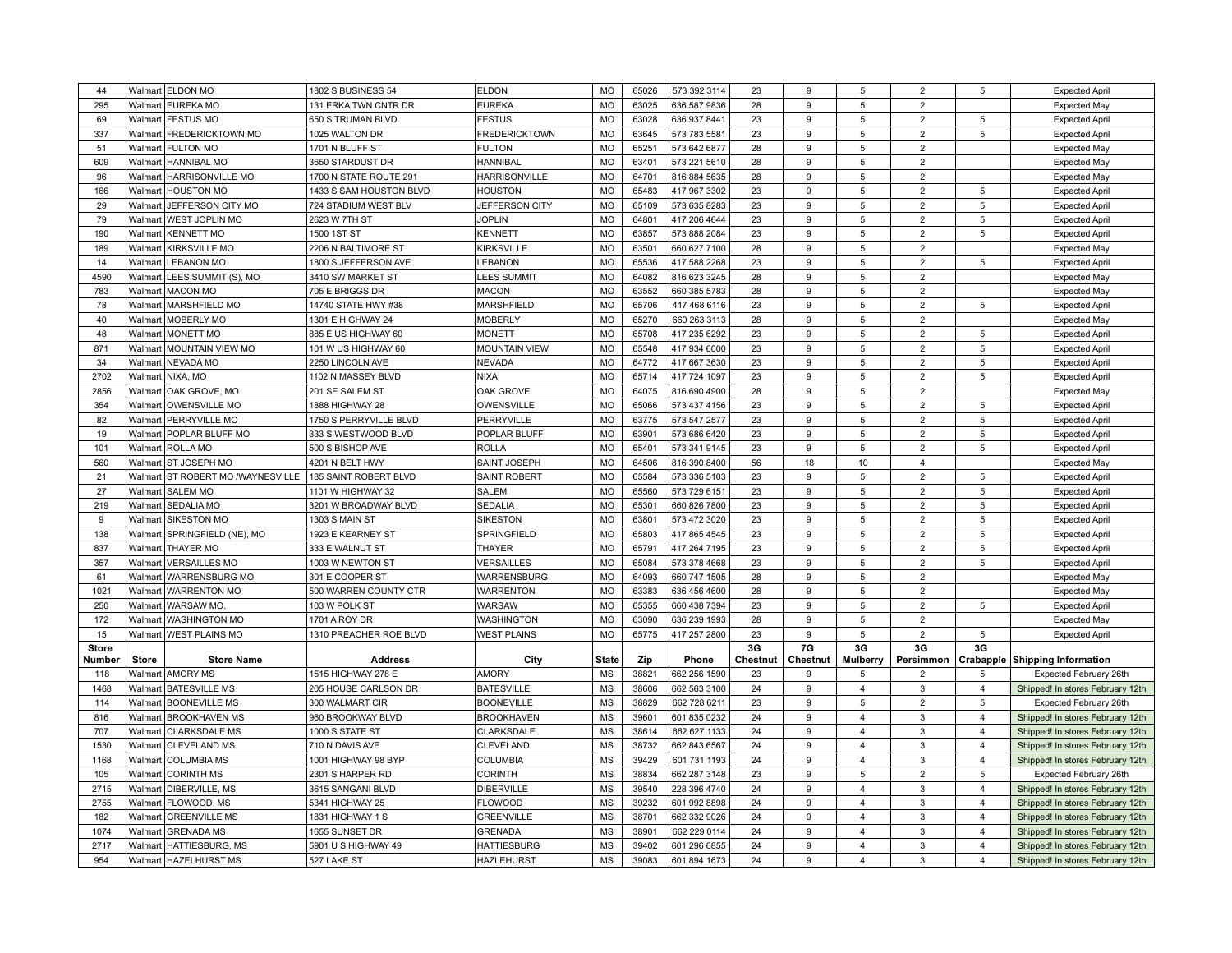| 5419                   |              | Walmart   HERNANDO, MS                           | 2600 MCINGVALE RD                       | <b>HERNANDO</b>                       | <b>MS</b>                 | 38632        | 662 429 3456                 | 23             | 9                     | 5                                | $\overline{2}$                   | $\,$ 5               | Expected February 26th                         |
|------------------------|--------------|--------------------------------------------------|-----------------------------------------|---------------------------------------|---------------------------|--------------|------------------------------|----------------|-----------------------|----------------------------------|----------------------------------|----------------------|------------------------------------------------|
| 239                    | Walmart      | KOSCIUSKO, MS                                    | 220 VETERANS MEMORIAL DR                | <b>KOSCIUSKO</b>                      | <b>MS</b>                 | 39090        | 662 289 3422                 | 24             | 9                     | $\overline{4}$                   | $\overline{3}$                   | $\overline{4}$       | Shipped! In stores February 12th               |
| 1260                   |              | Walmart LUCEDALE MS                              | 11228 OLD 63 S                          | LUCEDALE                              | <b>MS</b>                 | 39452        | 601 947 6991                 | 24             | 9                     | 4                                | $\mathbf{3}$                     | $\overline{4}$       | Shipped! In stores February 12th               |
| 2720                   |              | Walmart   MADISON, MS                            | 127 GRANDVIEW BLVD                      | <b>MADISON</b>                        | MS                        | 39110        | 601 605 9662                 | 44             | 18                    | 8                                | 6                                | 8                    | Shipped! In stores February 12th               |
| 1192                   |              | Walmart   MAGEE MS                               | 1625 SIMPSON HWY #49                    | MAGEE                                 | <b>MS</b>                 | 39111        | 601 849 2628                 | 24             | 9                     | $\overline{4}$                   | 3                                | $\overline{4}$       | Shipped! In stores February 12th               |
| 1025                   |              | Walmart   MCCOMB MS                              | 1608 VETERANS BLVD                      | <b>MCCOMB</b>                         | <b>MS</b>                 | 39648        | 601 684 1074                 | 24             | 9                     | $\overline{\mathbf{4}}$          | 3                                | $\overline{4}$       | Shipped! In stores February 12th               |
| 981                    |              | Walmart MERIDIAN MS                              | 1733 2ND ST S                           | <b>MERIDIAN</b>                       | <b>MS</b>                 | 39301        | 601 485 2250                 | 24             | 9                     | $\overline{4}$                   | $\overline{3}$                   | $\overline{4}$       | Shipped! In stores February 12th               |
| 874                    |              | Walmart   NATCHEZ MS                             | 314 SGT. S. PRENTISS                    | <b>NATCHEZ</b>                        | $\mathsf{MS}\xspace$      | 39120        | 601 442 2895                 | 24             | 9                     | $\overline{\mathbf{4}}$          | $\mathbf{3}$                     | $\overline{4}$       | Shipped! In stores February 12th               |
| 1069                   |              | Walmart NEWTON MS                                | 231 EASTSIDE DR                         | <b>NEWTON</b>                         | $\mathsf{MS}\xspace$      | 39345        | 601 683 3393                 | 24             | 9                     | $\overline{4}$                   | $\mathbf{3}$                     | $\overline{4}$       | Shipped! In stores February 12th               |
| 699                    |              | Walmart   OXFORD MS                              | 2530 JACKSON AVE W                      | <b>OXFORD</b>                         | <b>MS</b>                 | 38655        | 662 234 9131                 | 24             | 9                     | 4                                | 3                                | 4                    | Shipped! In stores February 12th               |
| 970                    |              | Walmart   PICAYUNE MS                            | 235 FRONTAGE RD                         | PICAYUNE                              | <b>MS</b>                 | 39466        | 601 799 3455                 | 24             | 9                     | $\overline{\mathbf{4}}$          | 3                                | $\overline{4}$       | Shipped! In stores February 12th               |
| 164                    |              | Walmart   PONTOTOC MS                            | 100 MCCORD RD                           | <b>PONTOTOC</b>                       | <b>MS</b>                 | 38863        | 662 489 7451                 | 23             | 9                     | 5                                | $\overline{2}$                   | 5                    | Expected February 26th                         |
| 112                    |              | Walmart STARKVILLE MS                            | 1010 HIGHWAY 12 W                       | <b>STARKVILLE</b>                     | <b>MS</b>                 | 39759        | 662 324 0374                 | 24             | 9                     | $\overline{\mathbf{4}}$          | 3                                | $\overline{4}$       | Shipped! In stores February 12th               |
| 708                    |              | Walmart   VICKSBURG MS                           | 2150 IOWA BLVD                          | <b>VICKSBURG</b>                      | <b>MS</b>                 | 39180        | 601 638 9164                 | 24             | 9                     | 4                                | 3                                | $\overline{4}$       | Shipped! In stores February 12th               |
| 1195                   |              | Walmart   WAVELAND MS                            | 460 HIGHWAY 90                          | WAVELAND                              | <b>MS</b>                 | 39576        | 228 467 4371                 | 24             | 9                     | $\overline{4}$                   | 3                                | $\overline{4}$       |                                                |
| 785                    |              | Walmart WAYNESBORO MS                            | 1350 AZALEA DR                          | WAYNESBORO                            | <b>MS</b>                 | 39367        | 601 735 9716                 | 24             | 9                     | $\overline{4}$                   | $\mathbf{3}$                     | $\overline{4}$       | Shipped! In stores February 12th               |
|                        |              |                                                  |                                         |                                       | <b>MS</b>                 |              |                              |                |                       |                                  |                                  |                      | Shipped! In stores February 12th               |
| 115                    |              | Walmart   WEST POINT, MS                         | 5509 HIGHWAY 45 ALT S                   | <b>WEST POINT</b>                     |                           | 39773        | 662 494 1551                 | 24             | 9                     | $\overline{4}$<br>$\overline{4}$ | 3                                | $\overline{4}$       | Shipped! In stores February 12th               |
| 3528                   |              | Walmart   WIGGINS, MS                            | 1053 FRONTAGE DR E                      | <b>WIGGINS</b>                        | <b>MS</b>                 | 39577        | 601 928 9119                 | 24<br>3G       | 9<br>7G               | 3G                               | 3<br>3G                          | $\overline{4}$<br>3G | Shipped! In stores February 12th               |
| <b>Store</b><br>Number | <b>Store</b> | <b>Store Name</b>                                | <b>Address</b>                          | City                                  | <b>State</b>              | Zip          | Phone                        | Chestnut       | Chestnut              | <b>Mulberry</b>                  | Persimmon                        |                      | <b>Crabapple Shipping Information</b>          |
| 1097                   |              | Walmart ABERDEEN, NC                             | 250 TURNER ST                           | ABERDEEN                              | NC                        | 28315        | 910 695 1255                 | 23             | 9                     | 5                                | $\overline{2}$                   | 5                    | <b>Expected March</b>                          |
| 2496                   |              | Walmart BOONE, NC                                | 200 WATAUGA VILLAGE DR                  | <b>BOONE</b>                          | <b>NC</b>                 | 28607        | 828 262 0254                 | 23             | 9                     | 5                                | $\overline{2}$                   | 5                    | <b>Expected April</b>                          |
| 4594                   |              | Walmart   CHERRYVILLE, NC                        | 2505 LINCOLNTON HWY                     | CHERRYVILLE                           | NC                        | 28021        | 704 435 4449                 | 23             | 9                     | 5                                | $\overline{2}$                   | 5                    | <b>Expected March</b>                          |
| 1166                   | Walmart      | ELIZABETHTOWN NC                                 | 1347 W BROAD ST                         | ELIZABETHTOWN                         | NC                        | 28337        | 910 862 8424                 | 23             | 9                     | 5                                | $\overline{2}$                   | 5                    | <b>Expected March</b>                          |
| 1036                   |              | Walmart   FOREST CITY, NC                        | 197 PLAZA DR                            | <b>FOREST CITY</b>                    | $NC$                      | 28043        | 828 287 7458                 | 23             | 9                     | 5                                | $\overline{2}$                   | 5                    | <b>Expected March</b>                          |
| 1217                   |              | Walmart   FRANKLIN NC                            | 273 COMMONS DRIVE                       | <b>FRANKLIN</b>                       | NC                        | 28734        | 828 524 9111                 | 23             | 9                     | 5                                | $\overline{2}$                   | $\,$ 5               |                                                |
| 5743                   |              | Walmart   GARNER (S), NC                         | 5141 NC HIGHWAY 42 W                    | <b>GARNER</b>                         | <b>NC</b>                 | 27529        | 919 772 7373                 | 23             | 9                     | 5                                | $\overline{2}$                   | 5                    | <b>Expected March</b><br><b>Expected March</b> |
|                        |              |                                                  |                                         |                                       | NC                        | 28602        |                              |                | 9                     | 5                                | $\overline{2}$                   | 5                    |                                                |
| 948                    | Walmart      | <b>HICKORY NC</b>                                | 2525 US HIGHWAY 70 SE                   | <b>HICKORY</b>                        |                           |              | 828 326 7060                 | 23             | 9                     | 5                                | $\overline{2}$                   | 5                    | <b>Expected March</b>                          |
| 1191                   | Walmart I    | HILLSBOROUGH NC                                  | 501 HAMPTON POINTE B                    | <b>HILLSBOROUGH</b>                   | <b>NC</b>                 | 27278        | 919 732 9172                 | 23             |                       |                                  |                                  |                      | <b>Expected March</b>                          |
| 1953                   |              | Walmart   LOUISBURG, NC                          | 705 RETAIL WAY                          | LOUISBURG                             | NC                        | 27549        | 919 496 2221                 | 23             | 9                     | $\,$ 5 $\,$                      | $\overline{2}$                   | 5                    | <b>Expected March</b>                          |
| 877                    |              | Walmart MONROE NC                                | 2406 W ROOSEVELT BLVD                   | <b>MONROE</b>                         | <b>NC</b>                 | 28110        | 704 289 5478                 | 23             | 9                     | 5                                | $\overline{2}$                   | 5                    | <b>Expected March</b>                          |
| 1039                   |              | Walmart   MOUNT AIRY NC                          | 2241 ROCKFORD ST                        | <b>MOUNT AIRY</b>                     | <b>NC</b>                 | 27030        | 336 719 2300                 | 23             | 9                     | 5                                | $\overline{2}$                   | $\sqrt{5}$           | <b>Expected March</b>                          |
| 515                    | Walmart      | MURPHY NC                                        | 2330 US 19                              | <b>MURPHY</b>                         | NC                        | 28906        | 828 837 9184                 | 23             | $\mathbf{q}$          | 5                                | $\overline{2}$                   | $\,$ 5               | <b>Expected March</b>                          |
| 1795                   |              | Walmart   PISGAH FOREST NC                       | 177 FOREST GATE DR                      | PISGAH FOREST                         | <b>NC</b>                 | 28768        | 828 885 7900                 | 23             | 9                     | 5                                | $\overline{2}$                   | 5                    | <b>Expected March</b>                          |
| 1502                   |              | Walmart ROANOKE RAPIDS NC                        | 251 PREMIER BLVD                        | ROANOKE RAPIDS                        | NC                        | 27870        | 252 535 3151                 | 23             | 9                     | 5                                | $\overline{2}$                   | $\,$ 5               | <b>Expected March</b>                          |
| 1288                   |              | Walmart ROXBORO NC                               | 1049 DURHAM RD STE A                    | <b>ROXBORO</b>                        | <b>NC</b>                 | 27573        | 336 597 2909                 | 23             | 9                     | 5                                | $\overline{2}$                   | 5                    | <b>Expected March</b>                          |
| 1774                   | Walmart      | <b>SANFORD NC</b>                                | 3310 NC HIGHWAY 87 S                    | SANFORD                               | <b>NC</b>                 | 27332        | 919 776 9388                 | 23             | 9                     | 5                                | $\overline{2}$                   | 5                    | <b>Expected March</b>                          |
| 2749                   | Walmart      | <b>SPRUCE PINE, NC</b>                           | 2514 HALLTOWN RD                        | SPRUCE PINE                           | <b>NC</b>                 | 28777        | 828 766 9991                 | 23             | 9                     | 5                                | $\overline{2}$                   | 5                    | <b>Expected April</b>                          |
| 4334                   |              | Walmart   WEAVERVILLE, NC                        | 25 NORTHRIDGE COMMONS PKWY              | WEAVERVILLE                           | $NC$                      | 28787        | 828 645 5028                 | 23             | 9                     | 5                                | 2                                | 5                    | <b>Expected March</b>                          |
| 3289                   |              | Walmart   WEST JEFFERSON, NC                     | 1489 MOUNT JEFFERSON RD                 | WEST JEFFERSON                        | $NC$                      | 28694        | 336 246 3920                 | 23             | 9                     | $\sqrt{5}$                       | $\overline{2}$                   | $\sqrt{5}$           | <b>Expected April</b>                          |
| <b>Store</b>           |              |                                                  |                                         |                                       |                           |              |                              | 3G             | 7G                    | 3G                               | 3G                               | 3G                   |                                                |
| Number                 | <b>Store</b> | <b>Store Name</b>                                | <b>Address</b>                          | City                                  | <b>State</b><br><b>NH</b> | Zip          | Phone                        | Chestnut       | Chestnut<br>9         | <b>Mulberry</b>                  |                                  |                      | Persimmon   Crabapple   Shipping Information   |
| 1796                   |              | Walmart AMHERST NH                               | 85 STATE ROUTE 101A                     | <b>AMHERST</b>                        |                           | 3031         | 603 672 3421                 | 35             |                       |                                  |                                  |                      | <b>Expected May</b>                            |
| 1698                   |              | Walmart   HOOKSETT NH                            | 3 COMMERCE DR                           | <b>HOOKSETT</b>                       | <b>NH</b>                 | 3106         | 603 644 8144                 | 35             | 9                     |                                  |                                  |                      | <b>Expected May</b>                            |
| 2057                   |              | Walmart RINDGE, NH                               | 750 US HWY 202                          | <b>RINDGE</b>                         | NH                        | 3461         | 603 899 6882                 | 35             | 9                     |                                  |                                  |                      | <b>Expected May</b>                            |
| <b>Store</b><br>Number | <b>Store</b> | <b>Store Name</b>                                | <b>Address</b>                          | City                                  | <b>State</b>              | Zip          | Phone                        | 3G<br>Chestnut | <b>7G</b><br>Chestnut | 3G<br><b>Mulberry</b>            | 3G<br>Persimmon                  | 3G                   | <b>Crabapple Shipping Information</b>          |
| 5384                   |              | Walmart   BRIDGETON, NJ                          | <b>1130 HIGHWAY 77</b>                  | <b>BRIDGETON</b>                      | <b>NJ</b>                 | 8302         | 856 453 0418                 | 23             | 9                     | 5                                | $\overline{2}$                   | 5                    | <b>Expected April</b>                          |
|                        |              |                                                  |                                         |                                       |                           |              |                              |                |                       |                                  | $\overline{4}$                   |                      |                                                |
| 2582<br>2090           |              | Walmart CLINTON, NJ<br>Walmart FRANKLIN, NJ      | ROUTE 513 AND I-78<br>230 STATE HIGHWAY | <b>CLINTON</b><br><b>FRANKLIN</b>     | <b>NJ</b><br><b>NJ</b>    | 8809<br>7416 | 908 730 8665<br>973 209 4242 | 56<br>28       | 18<br>9               | 10<br>5                          | $\overline{2}$                   |                      | <b>Expected May</b>                            |
|                        |              |                                                  |                                         |                                       | <b>NJ</b>                 |              |                              |                | 9                     | 5                                | $\overline{2}$                   |                      | <b>Expected May</b>                            |
| 2604                   |              | Walmart NEWTON, NJ                               | 26 HAMPTON HOUSE RD                     | <b>NEWTON</b>                         |                           | 7860         | 973 300 1859                 | 28             | 9                     | 5                                | $\overline{2}$                   |                      | <b>Expected May</b>                            |
| 4153                   |              | Walmart   OLD BRIDGE NJ                          | 2825 HIGHWAY ROUTE 18                   | <b>OLD BRIDGE</b>                     | <b>NJ</b>                 | 8857         | 732 955 0139                 | 28             | 9                     | 5                                |                                  |                      | <b>Expected May</b>                            |
| 3443<br>1844           |              | Walmart RIVERDALE, NJ<br>Walmart   TOMS RIVER NJ | 48 STATE RT 23<br>950 ROUTE 37 W        | <b>RIVERDALE</b><br><b>TOMS RIVER</b> | <b>NJ</b><br><b>NJ</b>    | 7457<br>8755 | 973 835 5812                 | 28<br>23       |                       | 5                                | $\overline{2}$<br>$\overline{2}$ |                      | <b>Expected May</b>                            |
|                        |              |                                                  |                                         |                                       |                           |              | 732 349 6000                 |                | 9                     |                                  |                                  | 5                    | <b>Expected April</b>                          |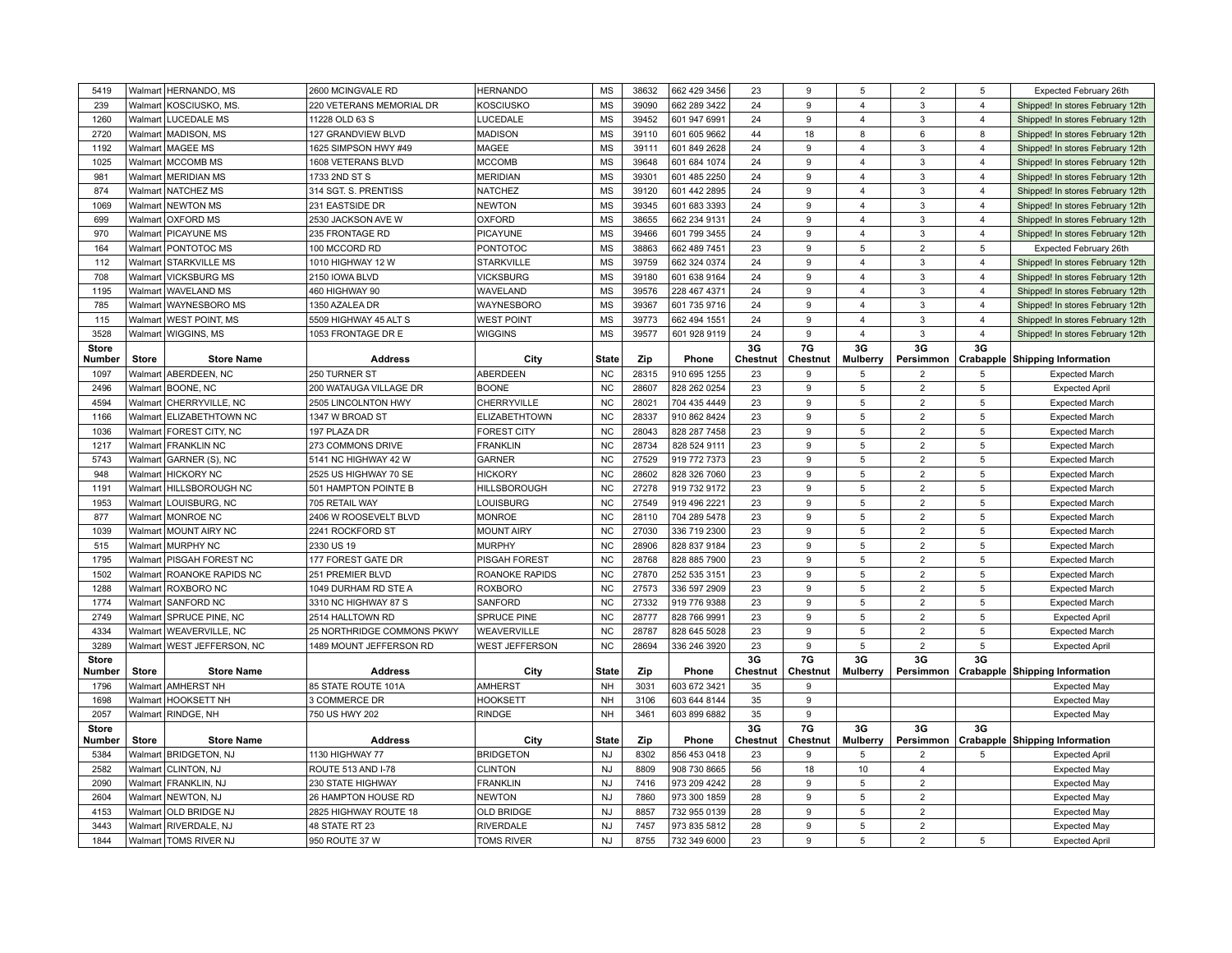| <b>Store</b><br>Number | Store        | <b>Store Name</b>                 | <b>Address</b>           | City                  | <b>State</b> | Zip   | Phone        | 3G<br>Chestnut | 7G<br>Chestnut | 3G<br><b>Mulberry</b> | 3G<br>Persimmon | 3G | Crabapple Shipping Information        |
|------------------------|--------------|-----------------------------------|--------------------------|-----------------------|--------------|-------|--------------|----------------|----------------|-----------------------|-----------------|----|---------------------------------------|
| 1830                   | Walmart      | <b>AUBURN NY</b>                  | 297 GRANT AVE            | <b>AUBURN</b>         | <b>NY</b>    | 13021 | 315 255 0532 | 35             | $\mathbf{Q}$   |                       |                 |    | <b>Expected May</b>                   |
| 1673                   | Walmart      | CANANDAIGUA NY                    | 4238 RECREATION DR       | CANANDAIGUA           | <b>NY</b>    | 14424 | 585 394 5300 | 35             | 9              |                       |                 |    | <b>Expected May</b>                   |
| 2351                   |              | Walmart   CATSKILL, NY            | 30 CATSKILL CMNS         | <b>CATSKILL</b>       | <b>NY</b>    | 12414 | 518 943 9423 | 28             | 9              | $\,$ 5 $\,$           | $\overline{2}$  |    | <b>Expected May</b>                   |
| 2911                   | Walmart      | CENTRAL SQUARE, NY                | 3018 EAST AVE            | <b>CENTRAL SQUARE</b> | <b>NY</b>    | 13036 | 315 668 0400 | 35             | 9              |                       |                 |    | <b>Expected May</b>                   |
| 2135                   | Walmart      | COBLESKILL, NY                    | 139 MERCHANT PL          | <b>COBLESKILL</b>     | <b>NY</b>    | 12043 | 518 234 1090 | 70             | 18             |                       |                 |    | <b>Expected May</b>                   |
| 1781                   | Walmart      | CORTLAND, NY                      | 819 BENNIE RD            | CORTLAND              | <b>NY</b>    | 13045 | 607 756 1776 | 35             | 9              |                       |                 |    | <b>Expected May</b>                   |
| 1810                   |              | Walmart   FISHKILL NY             | 26 W MERRITT BLVD        | <b>FISHKILL</b>       | <b>NY</b>    | 12524 | 845 896 8192 | 28             | 9              | 5                     | $\overline{2}$  |    | <b>Expected May</b>                   |
| 1949                   | Walmart      | <b>FREDONIA, NY</b>               | 10401 BENNETT RD         | <b>FREDONIA</b>       | <b>NY</b>    | 14063 | 716 679 3150 | 35             | 9              |                       |                 |    | <b>Expected May</b>                   |
| 3332                   | Walmart      | <b>FULTON, NY</b>                 | 1818 STATE ROUTE #3      | <b>FULTON</b>         | <b>NY</b>    | 13069 | 315 598 1773 | 35             | 9              |                       |                 |    | <b>Expected May</b>                   |
| 1966                   | Walmart      | <b>GENESEO NY</b>                 | 4235 VETERAN DR          | <b>GENESEO</b>        | <b>NY</b>    | 14454 | 585 243 4090 | 105            | 27             |                       |                 |    | <b>Expected May</b>                   |
| 1731                   | Walmart      | <b>GENEVANY</b>                   | 990 STATE ROUTE 5 AND 20 | <b>GENEVA</b>         | <b>NY</b>    | 14456 | 315 781 3253 | 35             | 9              |                       |                 |    | <b>Expected May</b>                   |
| 2874                   | Walmart      | <b>GLENVILLE, NY</b>              | 200 DUTCH MEADOWS LN     | <b>GLENVILLE</b>      | <b>NY</b>    | 12302 | 518 344 7035 | 35             | 9              |                       |                 |    | <b>Expected May</b>                   |
| 1806                   | Walmart      | JOHNSTOWN, NY                     | 329 S KINGSBORO AVE EXT  | <b>GLOVERSVILLE</b>   | <b>NY</b>    | 12078 | 518 725 2403 | 35             | 9              |                       |                 |    | <b>Expected May</b>                   |
| 2326                   | Walmart      | HORNELL, NY                       | 1000 STATE ROUTE 36      | <b>HORNELL</b>        | <b>NY</b>    | 14843 | 607 324 7019 | 105            | 27             |                       |                 |    | <b>Expected May</b>                   |
| 1976                   |              | Walmart BIG FLATS (ELMIRA), NY    | 1400 COUNTY RD 64        | <b>HORSEHEADS</b>     | <b>NY</b>    | 14845 | 607 739 1714 | 35             | 9              |                       |                 |    | Expected May                          |
| 1973                   | Walmart      | JAMESTOWN (LAKEWOOD), NY          | 350 E FAIRMOUNT AVE      | <b>LAKEWOOD</b>       | <b>NY</b>    | 14750 | 716 763 0945 | 70             | 18             |                       |                 |    | <b>Expected May</b>                   |
| 5027                   | Walmart      | <b>LANCASTER NY</b>               | 4975 TRANSIT RD          | LANCASTER             | <b>NY</b>    | 14043 | 716 206 3050 | 105            | 27             |                       |                 |    | <b>Expected May</b>                   |
| 3842                   |              | Walmart   MACEDON, NY             | 425 STATE ROUTE 31       | <b>MACEDON</b>        | <b>NY</b>    | 14502 | 315 986 1584 | 35             | 9              |                       |                 |    | <b>Expected May</b>                   |
| 2547                   |              | Walmart THOMPSON, NY              | 41 ANAWANA LAKE RD       | <b>MONTICELLO</b>     | <b>NY</b>    | 12701 | 845 796 7202 | 56             | 18             | 10                    | $\overline{4}$  |    | <b>Expected May</b>                   |
| 2120                   | Walmart      | NORWICH, NY                       | 5396 STATE HIGHWAY 12    | <b>NORWICH</b>        | <b>NY</b>    | 13815 | 607 334 5553 | 35             | 9              |                       |                 |    | <b>Expected May</b>                   |
| 2159                   | Walmart      | ALLEGANY, NY                      | 1869 PLAZA DR            | <b>OLEAN</b>          | <b>NY</b>    | 14760 | 716 373 2781 | 105            | 27             |                       |                 |    | <b>Expected May</b>                   |
| 2444                   | Walmart      | ONEIDA, NY                        | 2024 GENESEE ST          | ONEIDA                | <b>NY</b>    | 13421 | 315 361 1037 | 70             | 18             |                       |                 |    | <b>Expected May</b>                   |
| 2262                   |              | Walmart   ONEONTA, NY             | 5054 STATE HIGHWAY 23    | <b>ONEONTA</b>        | <b>NY</b>    | 13820 | 607 431 9557 | 105            | 27             |                       |                 |    | <b>Expected May</b>                   |
| 2992                   | Walmart      | CORNING, NY                       | 3217 SILVERBACK LN       | PAINTED POST          | <b>NY</b>    | 14870 | 607 937 9627 | 35             | 9              |                       |                 |    | <b>Expected May</b>                   |
| 2164                   | Walmart      | SPRINGVILLE, NY                   | 317 S CASCADE DR         | SPRINGVILLE           | <b>NY</b>    | 14141 | 716 592 1460 | 70             | 18             |                       |                 |    | Expected May                          |
| 2093                   | Walmart      | UTICA, NY                         | 710 HORATIO ST           | <b>UTICA</b>          | <b>NY</b>    | 13502 | 315 738 1155 | 35             | 9              |                       |                 |    | <b>Expected May</b>                   |
| 1835                   |              | Walmart   VESTAL, NY              | 2405 VESTAL PKWY E       | <b>VESTAL</b>         | <b>NY</b>    | 13850 | 607 798 1011 | 70             | 18             |                       |                 |    | <b>Expected May</b>                   |
| 2043                   | Walmart      | WARSAW, NY                        | 2348 ROUTE #19           | WARSAW                | NY           | 14569 | 585 786 0700 | 70             | 18             |                       |                 |    | <b>Expected May</b>                   |
| 3221                   |              | Walmart WATKINS GLEN, NY 11-11-02 | 515 E 4TH ST             | <b>WATKINS GLEN</b>   | <b>NY</b>    | 14891 | 607 535 3108 | 28             | 9              | 5                     | $\overline{2}$  |    | <b>Expected May</b>                   |
| <b>Store</b><br>Number | Store        | <b>Store Name</b>                 | <b>Address</b>           | City                  | State        | Zip   | Phone        | 3G<br>Chestnut | 7G<br>Chestnut | 3G<br>Mulberry        | 3G<br>Persimmon | 3G | <b>Crabapple Shipping Information</b> |
| 3342                   |              | Walmart AMELIA, OH                | 1815 E OHIO PIKE         | <b>AMELIA</b>         | OH           | 45102 | 513 797 5700 | 28             | 9              | 5                     | $\overline{2}$  |    | <b>Expected May</b>                   |
| 1448                   | Walmart      | <b>ASHLAND OH</b>                 | 1996 E MAIN ST           | <b>ASHLAND</b>        | OH           | 44805 | 419 281 9537 | 35             | 9              |                       |                 |    | <b>Expected May</b>                   |
| 3486                   | Walmart      | <b>ATHENS OH</b>                  | 929 E STATE ST           | <b>ATHENS</b>         | OH           | 45701 | 740 594 3398 | 28             | 9              | 5                     | $\overline{2}$  |    | <b>Expected May</b>                   |
| 3262                   | Walmart      | CAMBRIDGE, OH                     | 61205 SOUTHGATE RD       | CAMBRIDGE             | OH           | 43725 | 740 439 5743 | 28             | 9              | 5                     | $\overline{2}$  |    | <b>Expected May</b>                   |
| 2400                   | Walmart      | CHILLICOTHE, OH                   | 85 RIVER TRACE LANE      | CHILLICOTHE           | OH           | 45601 | 740 774 4800 | 28             | 9              | $\,$ 5 $\,$           | $\overline{2}$  |    | <b>Expected May</b>                   |
| 1427                   | Walmart      | <b>CIRCLEVILLE OH</b>             | 1470 S COURT ST          | <b>CIRCLEVILLE</b>    | OH           | 43113 | 740 477 3678 | 28             | 9              | 5                     | $\overline{2}$  |    | <b>Expected May</b>                   |
| 2197                   | Walmart      | WARREN, OH                        | 2016 MILLENNIUM BLVD     | CORTLAND              | OH           | 44410 | 330 372 1772 | 56             | 18             | 10                    | $\overline{4}$  |    | <b>Expected May</b>                   |
| 3515                   | Walmart      | <b>HILLSBORO OH</b>               | 540 HARRY SAUNER RD      | <b>HILLSBORO</b>      | OH           | 45133 | 937 840 0208 | 28             | 9              | 5                     | $\overline{2}$  |    | <b>Expected May</b>                   |
| 1519                   | Walmart      | JACKSON, OH                       | 100 WALMART DR           | <b>JACKSON</b>        | OH           | 45640 | 740 288 2700 | 28             | 9              | 5                     | $\overline{2}$  |    | <b>Expected May</b>                   |
| 3792                   | Walmart      | LANCASTER, OH                     | 2687 N MEMORIAL DR       | LANCASTER             | OH           | 43130 | 740 687 0323 | 28             | 9              | 5                     | $\overline{2}$  |    | <b>Expected May</b>                   |
| 3206                   | Walmart      | LIMA OH                           | 2400 HARDING HWY         | LIMA                  | OH           | 45804 | 419 222 4466 | 28             | 9              | $\,$ 5 $\,$           | $\overline{2}$  |    | <b>Expected May</b>                   |
| 3282                   | Walmart      | LOGAN, OH                         | 12910 STATE ROUTE 664 S  | LOGAN                 | OH           | 43138 | 740 380 1472 | 28             | 9              | 5                     | $\overline{2}$  |    | <b>Expected May</b>                   |
| 2078                   |              | Walmart   MARIETTA, OH            | 804 PIKE ST              | <b>MARIETTA</b>       | OH           | 45750 | 740 376 9030 | 46             | 18             | 10                    | $\overline{4}$  | 10 | <b>Expected April</b>                 |
| 5499                   | Walmart      | MILFORD, OH                       | 201 CHAMBER DR           | <b>MILFORD</b>        | OH           | 45150 | 513 248 0067 | 28             | 9              | 5                     | $\overline{2}$  |    | <b>Expected May</b>                   |
| 1724                   | Walmart      | MILLERSBURG OH                    | 1640 S WASHINGTON ST     | <b>MILLERSBURG</b>    | OH           | 44654 | 330 674 2888 | 28             | 9              | 5                     | $\overline{2}$  |    | <b>Expected May</b>                   |
| 1478                   | Walmart      | SOUTH POINT, OH                   | 354 PRIVATE DRIVE 288    | <b>SOUTH POINT</b>    | OH           | 45680 | 740 894 3235 | 23             | 9              | 5                     | $\overline{2}$  | 5  | <b>Expected April</b>                 |
| 1368                   |              | Walmart   WEST UNION OH           | 11217 STATE ROUTE 41     | <b>WEST UNION</b>     | OH           | 45693 | 937 544 7198 | 28             | 9              | 5                     | $\overline{2}$  |    | <b>Expected May</b>                   |
| 1289                   | Walmart      | <b>WILMINGTON OH</b>              | 2825 PROGRESS WAY        | <b>WILMINGTON</b>     | OH           | 45177 | 937 382 4919 | 28             | 9              | 5                     | $\overline{2}$  |    | <b>Expected May</b>                   |
| 1463                   | Walmart      | <b>XENIA OH</b>                   | 70 HOSPITALITY DR        | <b>XENIA</b>          | OH           | 45385 | 937 376 9878 | 28             | 9              | $\,$ 5 $\,$           | $\overline{2}$  |    | <b>Expected May</b>                   |
| <b>Store</b>           |              |                                   |                          |                       |              |       |              | 3G             | 7G             | 3G                    | 3G              | 3G |                                       |
| <b>Number</b>          | <b>Store</b> | <b>Store Name</b>                 | <b>Address</b>           | City                  | <b>State</b> | Zip   | Phone        | Chestnut       | Chestnut       | <b>Mulberry</b>       | Persimmon       |    | Crabapple Shipping Information        |
| 231                    |              | Walmart ADA OK                    | 1419 N COUNTRY CLUB RD   | <b>ADA</b>            | OK           | 74820 | 580 332 2232 | 23             | 9              | 5                     | $\overline{2}$  | 5  | Expected February 26th                |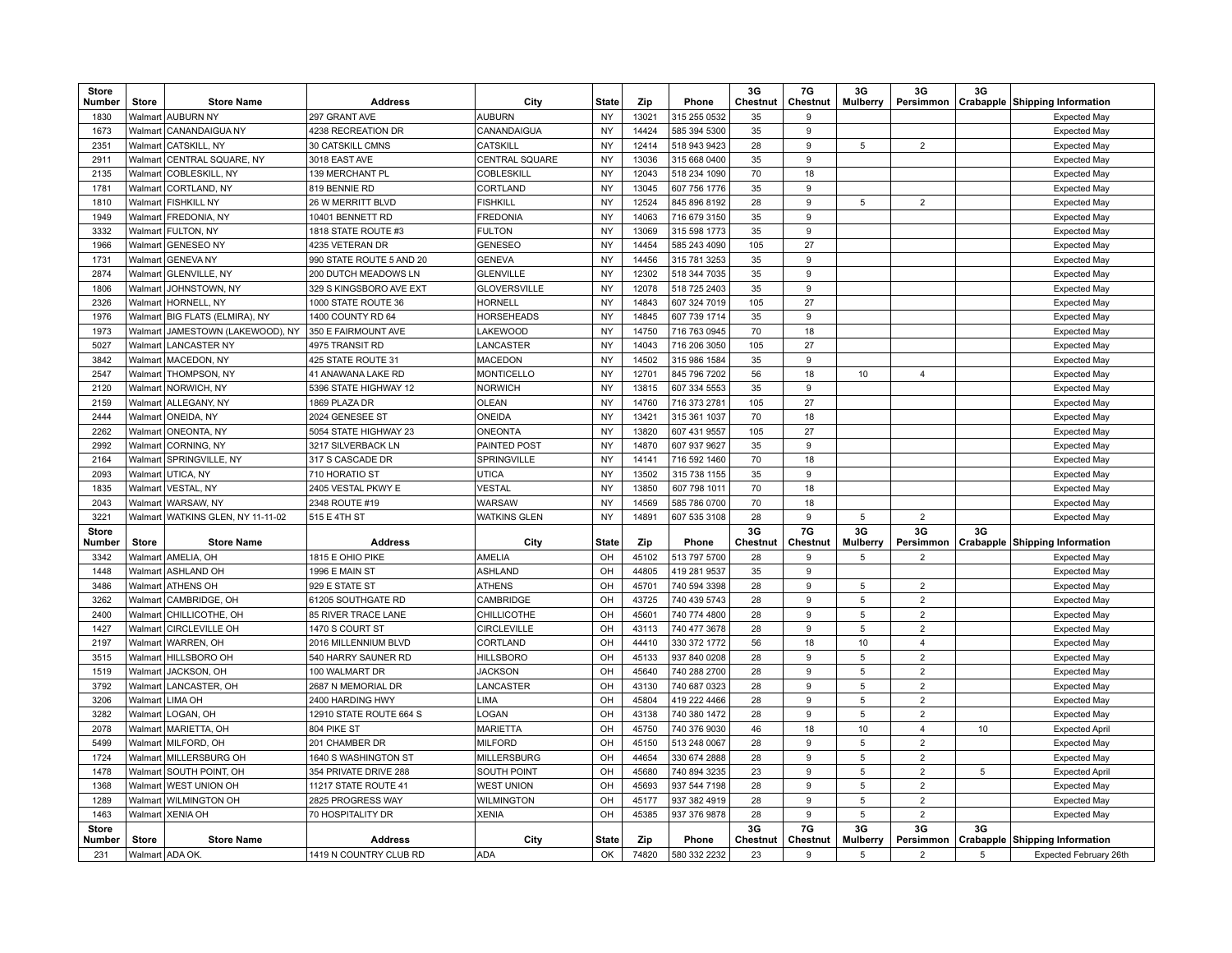| 232                    |                    | Walmart ATOKA OK.                        | 1983 S MISSISSIPPI AVE                  | <b>ATOKA</b>         | OK           | 74525 | 580 889 6676 | 23             | 9              | $\,$ 5 $\,$           | $\overline{2}$  | 5  | Expected February 26th         |
|------------------------|--------------------|------------------------------------------|-----------------------------------------|----------------------|--------------|-------|--------------|----------------|----------------|-----------------------|-----------------|----|--------------------------------|
| 117                    |                    | Walmart BROKEN BOW OK                    | 501 S PARK DR                           | <b>BROKEN BOW</b>    | OK           | 74728 | 580 584 3324 | 23             | 9              | 5                     | $\overline{2}$  | 5  | Expected February 26th         |
| 12                     |                    | Walmart   CLAREMORE OK                   | 1500 S LYNN RIGGS BLVD                  | <b>CLAREMORE</b>     | OK           | 74017 | 918 341 2765 | 23             | 9              | 5                     | $\overline{2}$  | 5  | Expected February 26th         |
| 49                     |                    | Walmart   HUGO OK                        | 1911 E JACKSON ST                       | <b>HUGO</b>          | OK           | 74743 | 580 326 6494 | 23             | 9              | 5                     | $\overline{2}$  | 5  | Expected February 26th         |
| 151                    |                    | Walmart   MCALESTER OK                   | 432 S GEORGE NIGH EXPY                  | <b>MCALESTER</b>     | OK           | 74501 | 918 423 8585 | 23             | 9              | $\,$ 5 $\,$           | $\overline{2}$  | 5  | Expected February 26th         |
| 121                    |                    | Walmart   OKMULGEE OK                    | 1800 S WOOD DR                          | OKMULGEE             | OK           | 74447 | 918 756 6790 | 23             | 9              | 5                     | $\overline{2}$  | 5  | Expected February 26th         |
| 31                     |                    | Walmart   POTEAU OK                      | 3108 N BROADWAY ST                      | POTEAU               | OK           | 74953 | 918 647 5040 | 23             | 9              | 5                     | $\overline{2}$  | 5  | Expected February 26th         |
| 47                     | Walmart            | <b>SALLISAW OK</b>                       | 1101 W RUTH AVE                         | SALLISAW             | OK           | 74955 | 918 775 4492 | 23             | 9              | 5                     | $\overline{2}$  | 5  | Expected February 26th         |
| 123                    | Walmart            | SEMINOLE OK                              | 1500 E WRANGLER BLVD                    | <b>SEMINOLE</b>      | OK           | 74868 | 405 382 5290 | 23             | 9              | 5                     | $\overline{2}$  | 5  | Expected February 26th         |
| 103                    | Walmart            | <b>SHAWNEE OK</b>                        | 196 SHAWNEE MALL DR                     | SHAWNEE              | OK           | 74804 | 405 275 1030 | 23             | 9              | 5                     | $\overline{2}$  | 5  | Expected February 26th         |
| 276                    |                    | Walmart STIGLER OK                       | 1312 E MAIN ST                          | <b>STIGLER</b>       | OK           | 74462 | 918 967 4637 | 23             | 9              | 5                     | $\overline{2}$  | 5  | Expected February 26th         |
| 10                     | Walmart            | <b>TAHLEQUAH OK</b>                      | 2020 S MUSKOGEE AVE                     | <b>TAHLEQUAH</b>     | OK           | 74464 | 918 456 8804 | 23             | 9              | 5                     | $\overline{2}$  | 5  | Expected February 26th         |
| <b>Store</b>           |                    |                                          |                                         |                      |              |       |              | 3G             | 7G             | 3G                    | 3G              | 3G |                                |
| Number                 | Store              | <b>Store Name</b>                        | <b>Address</b>                          | City                 | <b>State</b> | Zip   | Phone        | Chestnut       | Chestnut       | <b>Mulberry</b>       | Persimmon       |    | Crabapple Shipping Information |
| 2049                   |                    | Walmart ALTOONA, PA                      | 2600 PLANK ROAD COMMONS                 | <b>ALTOONA</b>       | PA           | 16601 | 814 949 8980 | 84             | 27             | 15                    | 6               |    | <b>Expected May</b>            |
| 5356                   |                    | Walmart   BLAIRSVILLE PA                 | 300 RESORT PLAZA DR                     | <b>BLAIRSVILLE</b>   | PA           | 15717 | 724 459 3349 | 28             | 9              | $\,$ 5 $\,$           | $\overline{2}$  |    | <b>Expected May</b>            |
| 1794                   |                    | Walmart BLOOMSBURG PA                    | 100 LUNGER DR                           | <b>BLOOMSBURG</b>    | PA           | 17815 | 570 389 5750 | 56             | 18             | 10                    | $\overline{4}$  |    | <b>Expected May</b>            |
| 2540                   | Walmart            | <b>CLARION, PA</b>                       | 63 PERKINS RD                           | <b>CLARION</b>       | PA           | 16214 | 814 226 0809 | 28             | 9              | 5                     | $\overline{2}$  |    | <b>Expected May</b>            |
| 2129                   |                    | Walmart   CLEARFIELD, PA                 | 100 SUPERCENTER DR                      | CLEARFIELD           | PA           | 16830 | 814 765 8089 | 28             | 9              | 5                     | $\overline{2}$  |    | <b>Expected May</b>            |
| 1884                   |                    | Walmart   DICKSON CITY, PA               | 900 COMMERCE BLVD                       | <b>DICKSON CITY</b>  | PA           | 18519 | 570 383 2354 | 56             | 18             | 10                    | $\overline{4}$  |    | <b>Expected May</b>            |
| 1769                   | Walmart            | <b>DU BOIS PA</b>                        | 20 INDUSTRIAL DR                        | DU BOIS              | PA           | 15801 | 814 375 5000 | 28             | 9              | 5                     | $\overline{2}$  |    | <b>Expected May</b>            |
| 2368                   | Walmart            | E STROUDSBURG, PA                        | 355 LINCOLN AVE                         | EAST STROUDSBURG     | PA           | 18301 | 570 424 8415 | 28             | 9              | $\,$ 5 $\,$           | $\overline{2}$  |    | <b>Expected May</b>            |
| 2663                   | Walmart            | <b>EBENSBURG, PA</b>                     | 300 WALMART DR                          | <b>EBENSBURG</b>     | PA           | 15931 | 814 471 0200 | 28             | 9              | 5                     | $\overline{2}$  |    | <b>Expected May</b>            |
| 4404                   |                    | Walmart ETTERS, PA                       | 50 NEWBERRY PKWY                        | <b>ETTERS</b>        | PA           | 17319 | 717 932 4384 | 28             | 9              | 5                     | $\overline{2}$  |    | <b>Expected May</b>            |
| 1684                   | Walmart            | <b>EVERETT PA</b>                        | 72 BEDFORD SQ                           | EVERETT              | PA           | 15537 | 814 623 3332 | 56             | 18             | 10                    | $\overline{4}$  |    | <b>Expected May</b>            |
| 2008                   | Walmart            | <b>GROVE CITY, PA</b>                    | 1566 W MAIN STREET EXT                  | <b>GROVE CITY</b>    | PA           | 16127 | 724 458 5877 | 56             | 18             | 10                    | $\overline{4}$  |    | <b>Expected May</b>            |
| 2480                   |                    | Walmart   HONESDALE, PA                  | 723A OLD WILLOW AVE                     | HONESDALE            | PA           | 18431 | 570 251 9543 | 28             | 9              | $\,$ 5 $\,$           | $\overline{2}$  |    | <b>Expected May</b>            |
| 5470                   |                    | Walmart HUNTINGDON PA                    | 6716 TOWNE CENTER BLVD                  | <b>HUNTINGDON</b>    | PA           | 16652 | 814 644 6910 | 56             | 18             | 10                    | $\overline{4}$  |    | <b>Expected May</b>            |
| 2318                   | Walmart            | <b>INDIANA, PA</b>                       | 3100 OAKLAND AVE                        | <b>INDIANA</b>       | PA           | 15701 | 724 349 3565 | 28             | 9              | 5                     | $\overline{2}$  |    | <b>Expected May</b>            |
| 1820                   | Walmart            | <b>KITTANNING PA</b>                     | 1 HILLTOP PLZ                           | <b>KITTANNING</b>    | PA           | 16201 | 724 543 2023 | 84             | 27             | 15                    | 6               |    | <b>Expected May</b>            |
| 2169                   | Walmart            | LEHIGHTON, PA                            | 1731 BLAKESLEE BOULEVARD DR E           | <b>LEHIGHTON</b>     | PA           | 18235 | 570 386 3356 | 56             | 18             | 10                    | $\overline{4}$  |    | <b>Expected May</b>            |
| 1644                   | Walmart            | LEWISBURG PA                             | 120 AJK BLVD                            | LEWISBURG            | PA           | 17837 | 570 522 8200 | 56             | 18             | 10                    | $\overline{4}$  |    | <b>Expected May</b>            |
| 1607                   | Walmart            | LEWISTOWN PA                             | 10180 US HIGHWAY 522 S                  | LEWISTOWN            | PA           | 17044 | 717 242 6201 | 84             | 27             | 15                    | 6               |    | <b>Expected May</b>            |
| 1945                   | Walmart            | MANSFIELD, PA                            | 1169 S MAIN ST                          | <b>MANSFIELD</b>     | PA           | 16933 | 570 662 1115 | 84             | 27             | 15                    | 6               |    | <b>Expected May</b>            |
| 1656                   |                    | Walmart   MEADVILLE PA                   | 16086 CONNEAUT LAKE RD                  | MEADVILLE            | PA           | 16335 | 814 724 6267 | 84             | 27             | 15                    | 6               |    | <b>Expected May</b>            |
| 2064                   | Walmart            | MILFORD, PA                              | 220 ROUTE 6 & 209                       | <b>MILFORD</b>       | PA           | 18337 | 570 491 4940 | 28             | 9              | 5                     | $\overline{2}$  |    | <b>Expected May</b>            |
| 2528                   | Walmart            | MILL HALL, PA                            | 167 HOGAN BLVD                          | <b>MILL HALL</b>     | PA           | 17751 | 570 893 4627 | 28             | 9              | 5                     | $\overline{2}$  |    | <b>Expected May</b>            |
| 1887                   |                    | Walmart   MONTOURSVILLE, PA              | 1015 N LOYALSOCK AVE                    | <b>MONTOURSVILLE</b> | PA           | 17754 | 570 368 5450 | 28             | 9              | 5                     | $\overline{2}$  |    | <b>Expected May</b>            |
| 2365                   |                    | Walmart   MT POCONO, PA                  | 3271 ROUTE 940                          | MOUNT POCONO         | PA           | 18344 | 570 895 4700 | 28             | 9              | 5                     | $\overline{2}$  |    | <b>Expected May</b>            |
| 5241                   | Walmart            | NORTH HUNTINGDON, PA                     | 915 MILLS DR                            | NORTH HUNTINGDON     | PA           | 15642 | 724 382 3160 | 28             | 9              | 5                     | $\overline{2}$  |    | <b>Expected May</b>            |
| 2543                   | Walmart            | <b>PITTSTON, PA</b>                      | 390 ROUTE 315 HWY                       | <b>PITTSTON</b>      | PA           | 18640 | 570 883 9400 | 28             | 9              | 5                     | $\overline{2}$  |    | <b>Expected May</b>            |
| 2664                   |                    | Walmart   PUNXSUTAWNEY, PA               | 21920 ROUTE #119                        | PUNXSUTAWNEY         | PA           | 15767 | 814 938 3500 | 28             | 9              | 5                     | $\overline{2}$  |    | <b>Expected May</b>            |
| 1792                   |                    | Walmart ST MARYS PA                      | 1102 MILLION DOLLAR HWY                 | <b>SAINT MARYS</b>   | PA           | 15857 | 814 781 1344 | 84             | 27             | 15                    | 6               |    | <b>Expected May</b>            |
| 2208                   | Walmart            | SAYRE, PA                                | 1887 ELMIRA ST                          | SAYRE                | PA           | 18840 | 570 888 9791 | 28             | 9              | 5                     | $\overline{2}$  |    | <b>Expected May</b>            |
| 5358                   | Walmart            | <b>SHIPPENSBURG PA</b>                   | 100 S CONESTOGA DR                      | SHIPPENSBURG         | PA           | 17257 | 717 532 4240 | 28             | 9              | 5                     | $\overline{2}$  |    | <b>Expected May</b>            |
| 1765                   |                    | Walmart   SOMERSET PA                    |                                         | SOMERSET             | PA           | 15501 | 814 443 6962 | 28             | 9              | $\,$ 5 $\,$           | $\overline{2}$  |    |                                |
| 1640                   | Walmart            | <b>STATE COLLEGE PA</b>                  | 2028 N CENTER AVE<br>1665 N ATHERTON ST | <b>STATE COLLEGE</b> | PA           | 16803 | 814 237 8401 | 28             | 9              | 5                     | $\overline{2}$  |    | <b>Expected May</b>            |
| 5360                   |                    |                                          |                                         |                      | PA           | 16354 |              | 28             | 9              | 5                     | $\overline{2}$  |    | <b>Expected May</b>            |
| 2024                   | Walmart<br>Walmart | TITUSVILLE, PA<br><b>TUNKHANNOCK, PA</b> | 11415 HYDETOWN RD<br>808 HUNTER HWY     | <b>TITUSVILLE</b>    |              | 18657 | 814 827 0850 | 84             | 27             |                       |                 |    | <b>Expected May</b>            |
|                        |                    |                                          |                                         | TUNKHANNOCK          | PA           |       | 570 836 8064 |                |                | 15                    | 6               |    | <b>Expected May</b>            |
| 3429                   |                    | Walmart   WARREN PA                      | 2901 MARKET ST                          | <b>WARREN</b>        | PA           | 16365 | 814 723 2640 | 28             | 9              | 5                     | $\overline{2}$  |    | <b>Expected May</b>            |
| 1739                   | Walmart            | <b>WASHINGTON PA</b>                     | 30 TRINITY POINT DR                     | <b>WASHINGTON</b>    | PA           | 15301 | 724 229 4020 | 28             | 9              | 5                     | $\overline{2}$  |    | <b>Expected May</b>            |
| 5446                   | Walmart            | <b>WAYNESBURG PA</b>                     | 405 MURTHA DR                           | WAYNESBURG           | PA           | 15370 | 724 627 3496 | 28             | 9              | $\,$ 5 $\,$           | $\overline{2}$  |    | <b>Expected May</b>            |
| <b>Store</b><br>Number | <b>Store</b>       | <b>Store Name</b>                        | <b>Address</b>                          | City                 | <b>State</b> | Zip   | Phone        | 3G<br>Chestnut | 7G<br>Chestnut | 3G<br><b>Mulberry</b> | 3G<br>Persimmon | 3G | Crabapple Shipping Information |
| 396                    |                    | Walmart ANDERSON SC                      | 3812 LIBERTY HWY                        | ANDERSON             | SC           | 29621 | 864 225 1800 | 23             | 9              | 5                     | $\overline{2}$  | 5  | Expected February 26th         |
|                        |                    |                                          |                                         |                      |              |       |              |                |                |                       |                 |    |                                |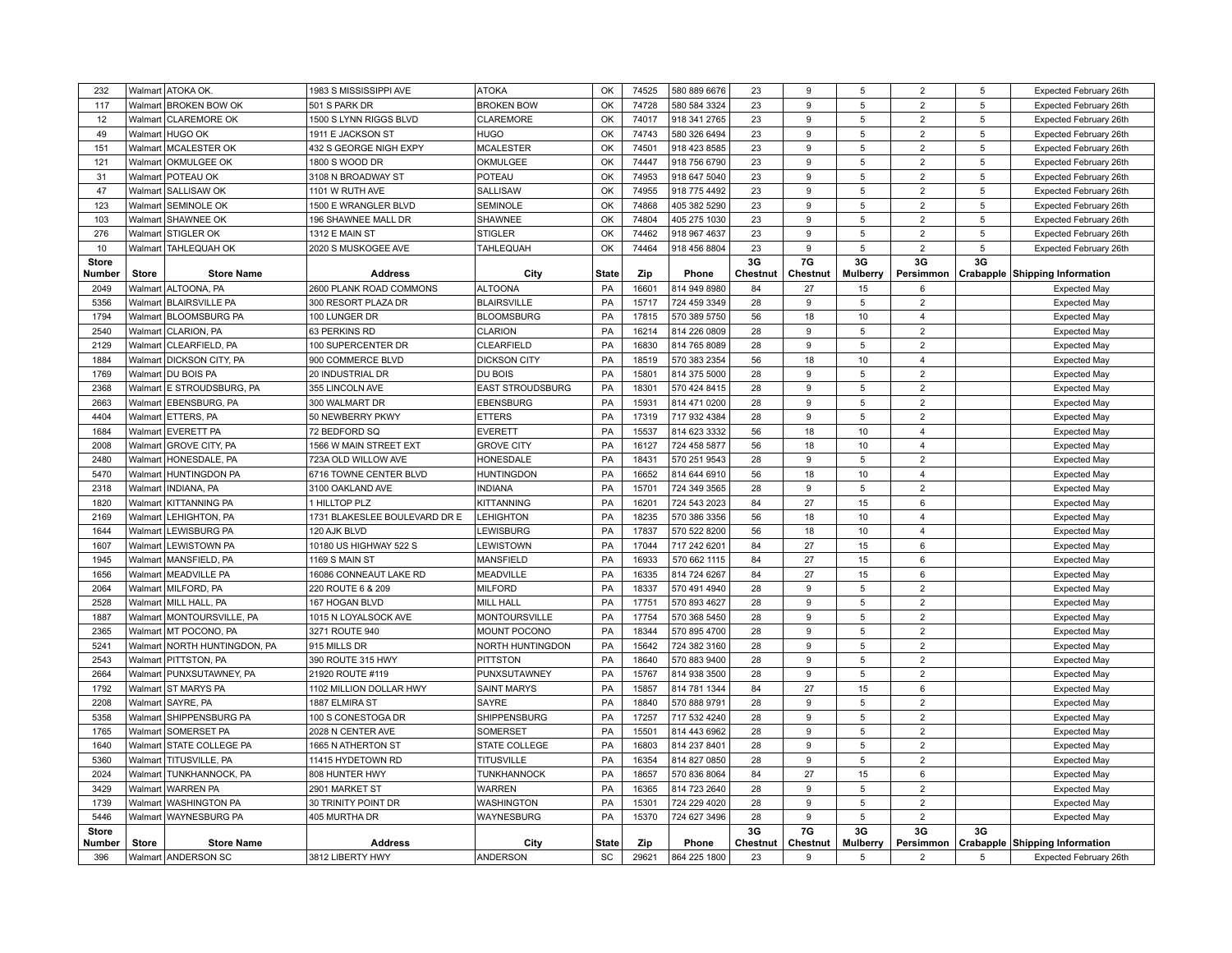| 2806         | Walmart            | <b>BOILING SPRINGS, SC</b>             | 4000 HWY #9                           | <b>BOILING SPRINGS</b>    | SC                     | 29316          | 864 814 2889                 | 23       | 9        | 5                                         | $\overline{2}$ | 5                                | Expected February 26th                                               |
|--------------|--------------------|----------------------------------------|---------------------------------------|---------------------------|------------------------|----------------|------------------------------|----------|----------|-------------------------------------------|----------------|----------------------------------|----------------------------------------------------------------------|
| 1748         | Walmart            | CHARLESTON (WEST), SC                  | 3951 W ASHLEY CIR                     | CHARLESTON                | SC                     | 29414          | 843 763 5554                 | 23       | 9        | 5                                         | $\overline{2}$ | 5                                | Expected February 26th                                               |
| 642          |                    | Walmart CHERAW SC                      | 1040 CHESTERFIELD HWY                 | CHERAW                    | SC                     | 29520          | 843 537 6381                 | 23       | 9        | 5                                         | $\overline{2}$ | 5                                | Expected February 26th                                               |
| 638          | Walmart            | <b>GAFFNEY SC</b>                      | 165 WALTON DR                         | <b>GAFFNEY</b>            | SC                     | 29341          | 864 487 3769                 | 23       | 9        | 5                                         | $\overline{2}$ | 5                                | Expected February 26th                                               |
| 625          | Walmart            | <b>GEORGETOWN SC</b>                   | 1310 N FRASER ST                      | <b>GEORGETOWN</b>         | SC                     | 29440          | 843 527 9970                 | 23       | 9        | 5                                         | $\overline{2}$ | 5                                | Expected February 26th                                               |
| 1382         | Walmart            | <b>GREENWOOD SC</b>                    | 508 NW BYPASS 72                      | <b>GREENWOOD</b>          | SC                     | 29649          | 864 229 2232                 | 23       | 9        | 5                                         | $\overline{2}$ | 5                                | Expected February 26th                                               |
| 1030         | Walmart            | <b>LANCASTER SC</b>                    | 805 HWY 9 BYPASS WES                  | LANCASTER                 | SC                     | 29720          | 803 286 5445                 | 23       | 9        | 5                                         | $\overline{2}$ | 5                                | Expected February 26th                                               |
| 1130         | Walmart            | LAURENS SC                             | 922 E MAIN ST                         | LAURENS                   | SC                     | 29360          | 864 682 8100                 | 23       | 9        | 5                                         | $\overline{2}$ | 5                                | Expected February 26th                                               |
| 4420         | Walmart            | BATESBURG-LEESVILLE, SC                | 115 E CHURCH ST                       | LEESVILLE                 | SC                     | 29070          | 803 532 5332                 | 23       | 9        | 5                                         | $\overline{2}$ | 5                                | Expected February 26th                                               |
| 1146         | Walmart            | MONCKS CORNER SC                       | 511 N HIGHWAY 52                      | MONCKS CORNER             | SC                     | 29461          | 843 899 5701                 | 23       | 9        | 5                                         | $\overline{2}$ | 5                                | Expected February 26th                                               |
| 6576         | Walmart            | <b>NORTH AUGUSTA SC</b>                | 1041 EDGEFIELD RD                     | <b>NORTH AUGUSTA</b>      | SC                     | 29860          | 803 613 3082                 | 23       | g        | 5                                         | $\overline{2}$ | 5                                | Expected February 26th                                               |
| 1123         | Walmart            | <b>SENECA SC</b>                       | 1636 SANDIFER BLVD                    | <b>SENECA</b>             | SC                     | 29678          | 864 885 0408                 | 23       | 9        | 5                                         | $\overline{2}$ | 5                                | Expected February 26th                                               |
| 1037         | Walmart            | SUMMERVILLE SC                         | 1317 N MAIN ST STE A1                 | <b>SUMMERVILLE</b>        | SC                     | 29483          | 843 821 1991                 | 23       | 9        | 5                                         | $\overline{2}$ | 5                                | Expected February 26th                                               |
| 5487         | Walmart            | TRAVELERS REST, SC                     | 9 BENTON RD                           | <b>TRAVELERS REST</b>     | SC                     | 29690          | 864 834 7179                 | 23       | 9        | 5                                         | $\overline{2}$ | 5                                | Expected February 26th                                               |
| 629          |                    | Walmart UNION SC                       | 513 N DUNCAN BYP                      | <b>UNION</b>              | SC                     | 29379          | 864 429 0598                 | 23       | 9        | 5                                         | $\overline{2}$ | 5                                | Expected February 26th                                               |
| 1358         | Walmart            | <b>WALTERBORO SC</b>                   | 2110 BELLS HWY                        | <b>WALTERBORO</b>         | SC                     | 29488          | 843 539 1550                 | 23       | 9        | 5                                         | $\overline{2}$ | 5                                | Expected February 26th                                               |
| <b>Store</b> |                    |                                        |                                       |                           |                        |                |                              | 3G       | 7G       | 3G                                        | 3G             | 3G                               |                                                                      |
| Number       | <b>Store</b>       | <b>Store Name</b>                      | <b>Address</b>                        | City                      | <b>State</b>           | Zip            | Phone                        | Chestnut | Chestnut | <b>Mulberry</b>                           | Persimmon      |                                  | Crabapple Shipping Information                                       |
| 5175         |                    | Walmart ALGOOD TN                      | 589 W MAIN ST                         | <b>ALGOOD</b>             | <b>TN</b>              | 38506          | 931 537 3880                 | 23       | 9        | 5                                         | $\overline{2}$ | 5                                | <b>Expected March</b>                                                |
| 663          |                    | Walmart ATHENS TN                      | 1815 DECATUR PIKE                     | <b>ATHENS</b>             | <b>TN</b>              | 37303          | 423 745 0395                 | 23       | 9        | 5                                         | $\overline{2}$ | 5                                | <b>Expected March</b>                                                |
| 950          | Walmart            | <b>BARTLETT, TN</b>                    | 8400 HIGHWAY 64                       | <b>BARTLETT</b>           | <b>TN</b>              | 38133          | 901 382 6101                 | 23       | 9        | 5                                         | $\overline{2}$ | 5                                | <b>Expected March</b>                                                |
| 466          | Walmart            | <b>BOLIVAR TN</b>                      | 1604 W MARKET ST                      | <b>BOLIVAR</b>            | <b>TN</b>              | 38008          | 731 658 7794                 | 23       | 9        | 5                                         | $\overline{2}$ | 5                                | <b>Expected March</b>                                                |
| 738          | Walmart            | <b>CAMDEN TN</b>                       | 2200 HIGHWAY 641 N                    | CAMDEN                    | <b>TN</b>              | 38320          | 731 584 4445                 | 23       | 9        | 5                                         | $\overline{2}$ | 5                                | <b>Expected March</b>                                                |
| 3495         | Walmart            | CLARKSVILLE(S), TN                     | 2315 MADISON ST                       | <b>CLARKSVILLE</b>        | <b>TN</b>              | 37043          | 931 552 1010                 | 23       | 9        | 5                                         | $\overline{2}$ | 5                                | <b>Expected March</b>                                                |
| 698          | Walmart            | <b>CLEVELAND TN</b>                    | 4495 KEITH ST NW                      | CLEVELAND                 | <b>TN</b>              | 37312          | 423 472 1436                 | 23       | 9        | 5                                         | $\overline{2}$ | 5                                | <b>Expected March</b>                                                |
| 192          | Walmart            | <b>COLUMBIA TN</b>                     | 2200 BROOKMEADE DR                    | <b>COLUMBIA</b>           | <b>TN</b>              | 38401          | 931 381 6892                 | 23       | 9        | 5                                         | $\overline{2}$ | 5                                | <b>Expected March</b>                                                |
| 93           |                    | Walmart COVINGTON TN                   | 201 LANNY BRIDGES AVE                 | COVINGTON                 | TN                     | 38019          | 901 476 4492                 | 23       | 9        | 5                                         | $\overline{2}$ | 5                                | <b>Expected March</b>                                                |
| 687          | Walmart            | <b>CROSSVILLE TN</b>                   | 168 OBED PLZ STE 108                  | <b>CROSSVILLE</b>         | <b>TN</b>              | 38555          | 931 484 9745                 | 23       | 9        | 5                                         | $\overline{2}$ | 5                                | <b>Expected April</b>                                                |
| 619          | Walmart            | <b>DAYTON TN</b>                       | 3034 RHEA COUNTY HWY                  | <b>DAYTON</b>             | <b>TN</b>              | 37321          | 423 775 4448                 | 23       | 9        | 5                                         | $\overline{2}$ | 5                                | <b>Expected March</b>                                                |
| 264          |                    | Walmart   DICKSON TN                   | 175 BEASLEY DR                        | <b>DICKSON</b>            | <b>TN</b>              | 37055          | 615 446 4588                 | 23       | 9        | 5                                         | $\overline{2}$ | 5                                | <b>Expected March</b>                                                |
| 677          |                    | Walmart DYERSBURG TN                   | 2650 LAKE RD                          | <b>DYERSBURG</b>          | <b>TN</b>              | 38024          | 731 285 3700                 | 23       | 9        | 5                                         | $\overline{2}$ | 5                                | <b>Expected March</b>                                                |
| 680          | Walmart            | <b>GREENEVILLE TN</b>                  | 3755 E ANDREW JOHNSON HWY             | <b>GREENEVILLE</b>        | <b>TN</b>              | 37745          | 423 639 8181                 | 23       | 9        | 5                                         | $\overline{2}$ | 5                                | <b>Expected April</b>                                                |
| 1115         | Walmart            | <b>HOHENWALD TN</b>                    | 612 E MAIN ST                         | <b>HOHENWALD</b>          | TN                     | 38462          | 931 796 3282                 | 23       | 9        | 5                                         | $\overline{2}$ | 5                                | <b>Expected March</b>                                                |
| 1467         | Walmart            | <b>JAMESTOWN TN</b>                    | 539 E CENTRAL AVE                     | <b>JAMESTOWN</b>          | <b>TN</b>              | 38556          | 931 879 4767                 | 23       | 9        | 5                                         | $\overline{2}$ | 5                                | <b>Expected April</b>                                                |
| 1089         | Walmart            | KIMBALL /JASPER TN                     | 525 KIMBALL CROSSING DR               | KIMBALL                   | <b>TN</b>              | 37347          | 423 837 6732                 | 23       | 9        | 5                                         | $\overline{2}$ | 5                                | <b>Expected March</b>                                                |
| 742          | Walmart            | <b>KINGSPORT TN</b>                    | 2500 W STONE DR                       | <b>KINGSPORT</b>          | <b>TN</b>              | 37660          | 423 246 4676                 | 23       | 9        | 5                                         | $\overline{2}$ | 5                                | <b>Expected April</b>                                                |
| 671          | Walmart            | <b>LEBANON TN</b>                      | 615 S CUMBERLAND ST                   | LEBANON                   | <b>TN</b>              | 37087          | 615 444 0471                 | 23       | 9        | 5                                         | $\overline{2}$ | 5                                | <b>Expected March</b>                                                |
| 741          | Walmart            | LENOIR CITY, TN                        | 911 HIGHWAY 321 N                     | <b>LENOIR CITY</b>        | <b>TN</b>              | 37771          | 865 986 9002                 | 23       | 9        | 5                                         | $\overline{2}$ | 5                                | <b>Expected April</b>                                                |
| 684          | Walmart            | <b>LEXINGTON TN</b>                    | 547 W CHURCH ST                       | <b>LEXINGTON</b>          | <b>TN</b>              | 38351          | 731 968 5212                 | 23       | 9        | 5                                         | $\overline{2}$ | 5                                | <b>Expected March</b>                                                |
| 104          | Walmart            | MILAN TN                               | 15427 S FIRST ST                      | <b>MILAN</b>              | <b>TN</b>              | 38358          | 731 686 9557                 | 23       | 9        | 5                                         | $\overline{2}$ | 5                                | <b>Expected March</b>                                                |
| 5057         |                    | Walmart MURFREESBORO TN 11-12-02       | 2900 S RUTHERFORD BLVD                | <b>MURFREESBORO</b>       | TN                     | 37130          | 615 896 4650                 | 23       | 9        | 5                                         | $\overline{2}$ | 5                                | <b>Expected March</b>                                                |
| 583          |                    | Walmart ONEIDA TN                      | 19740 ALBERTA ST                      | ONEIDA                    | TN                     | 37841          | 423 569 6228                 | 23       | 9        | 5                                         | $\overline{2}$ | 5                                | <b>Expected April</b>                                                |
| 238          | Walmart            | <b>PULASKI TN.</b>                     | 1655 W COLLEGE ST                     | <b>PULASKI</b>            | <b>TN</b>              | 38478          | 931 363 7618                 | 23       | 9        | 5                                         | $\overline{2}$ | 5                                | <b>Expected March</b>                                                |
| 268          | Walmart            | SAVANNAH TN                            | 175 JI BELL LN                        | SAVANNAH                  | TN                     | 38372          | 731 925 3020                 | 23       | 9        | 5                                         | $\overline{2}$ | 5                                | <b>Expected March</b>                                                |
| 667          | Walmart            | <b>TULLAHOMA TN</b>                    | 2111 N JACKSON ST                     | <b>TULLAHOMA</b>          | <b>TN</b>              | 37388          | 931 455 1382                 | 23       | 9        | 5                                         | $\overline{2}$ | 5                                | <b>Expected March</b>                                                |
| 4483         |                    | Walmart WHITE HOUSE, TN                | 225 WILKINSON LN                      | WHITE HOUSE               | <b>TN</b>              | 37188          | 615 672 6773                 | 23       | 9        | 5                                         | $\overline{2}$ | 5                                | <b>Expected March</b>                                                |
| <b>Store</b> |                    |                                        |                                       |                           |                        |                |                              | 3G       | 7G       | 3G                                        | 3G             | 3G                               |                                                                      |
| Number       | <b>Store</b>       | <b>Store Name</b>                      | <b>Address</b>                        | City                      | <b>State</b>           | Zip            | Phone                        | Chestnut | Chestnut | <b>Mulberry</b>                           | Persimmon      |                                  | Crabapple Shipping Information                                       |
| 412          |                    | Walmart ATHENS TX                      | 1405 E TYLER ST                       | <b>ATHENS</b>             | <b>TX</b>              | 75751          | 903 677 5400                 | 24       | 9        | $\overline{\mathbf{4}}$                   | 3              | $\overline{4}$                   | Shipped! In stores February 12th                                     |
| 226          |                    | Walmart   ATLANTA, TX.                 | 201 LOOP 59                           | <b>ATLANTA</b>            | <b>TX</b>              | 75551          | 903 796 7916                 | 24       | 9        | $\overline{4}$                            | 3              | $\overline{4}$                   | Shipped! In stores February 12th                                     |
| 1254         |                    | Walmart   BELLMEAD TX                  | 1521 INTERSTATE 35 N                  | <b>BELLMEAD</b>           | <b>TX</b><br><b>TX</b> | 76705          | 254 867 8084                 | 24       | 9<br>9   | $\overline{4}$<br>$\overline{\mathbf{4}}$ | 3<br>3         | $\overline{4}$                   | Shipped! In stores February 12th                                     |
| 827<br>523   | Walmart<br>Walmart | <b>CANTON TX</b><br><b>CARTHAGE TX</b> | 603 E HIGHWAY 243<br>4609 NW LOOP 436 | CANTON                    | <b>TX</b>              | 75103<br>75633 | 903 567 5744                 | 24<br>24 | 9        | $\overline{4}$                            | 3              | $\overline{4}$<br>$\overline{4}$ | Shipped! In stores February 12th                                     |
| 364          | Walmart            | <b>CENTER TX</b>                       | 765 HURST STREET                      | CARTHAGE<br><b>CENTER</b> | <b>TX</b>              | 75935          | 903 693 8881<br>936 598 6131 | 24       | 9        | 4                                         | 3              | $\overline{4}$                   | Shipped! In stores February 12th                                     |
| 1150         |                    | Walmart COLLEGE STATION TX             | 1815 BROTHERS BLVD                    | <b>COLLEGE STATION</b>    | <b>TX</b>              | 77845          | 979 693 3095                 | 24       | g        | $\overline{\mathbf{A}}$                   | 3              | $\overline{4}$                   | Shipped! In stores February 12th<br>Shipped! In stores February 12th |
|              |                    |                                        |                                       |                           |                        |                |                              |          |          |                                           |                |                                  |                                                                      |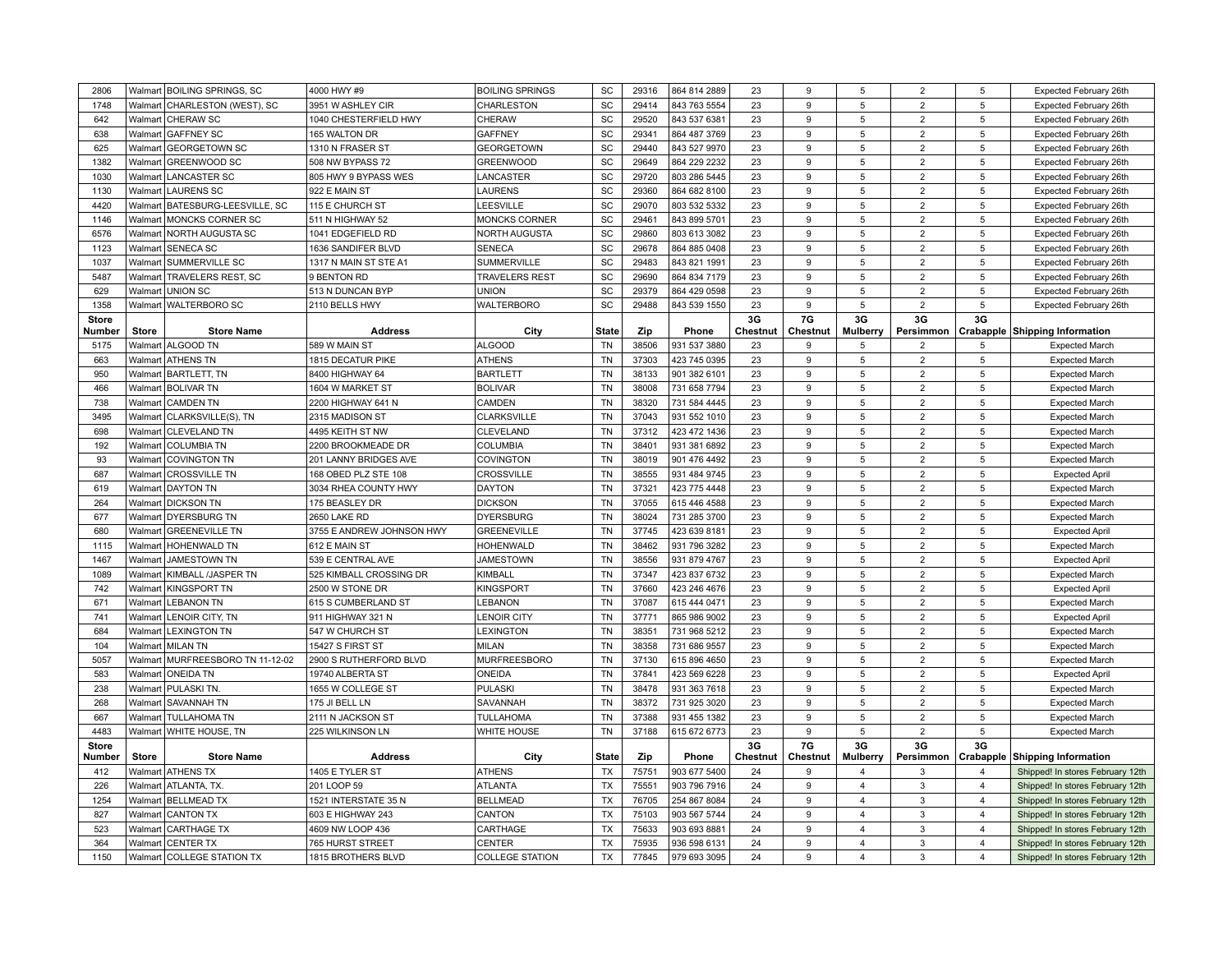| 240                    |              | Walmart COMMERCE TX.                      | 2701 STATE HIGHWAY 50               | COMMERCE                | <b>TX</b>          | 75428        | 903 886 3108          | 24              | 9              | 4                       | 3              | $\overline{4}$ | Shipped! In stores February 12th                                     |
|------------------------|--------------|-------------------------------------------|-------------------------------------|-------------------------|--------------------|--------------|-----------------------|-----------------|----------------|-------------------------|----------------|----------------|----------------------------------------------------------------------|
| 400                    | Walmart      | <b>CONROE TX</b>                          | 1407 N LOOP 336 W                   | CONROE                  | <b>TX</b>          | 77304        | 936 788 5400          | 24              | 9              | $\overline{4}$          | 3              | $\overline{4}$ | Shipped! In stores February 12th                                     |
| 236                    | Walmart      | <b>CROCKETT TX.</b>                       | 1225 E LOOP 304                     | CROCKETT                | <b>TX</b>          | 75835        | 936 544 5121          | 24              | 9              | 4                       | 3              | $\overline{4}$ | Shipped! In stores February 12th                                     |
| 4627                   | Walmart      | DENTON (NW), TX                           | 2750 W UNIVERSITY DR                | <b>DENTON</b>           | <b>TX</b>          | 76201        | 940 735 3119          | 24              | 9              | 4                       | 3              | $\overline{4}$ | Shipped! In stores February 12th                                     |
| 516                    | Walmart      | <b>GUN BARREL CITY, TX</b>                | 1200 W MAIN ST                      | <b>GUN BARREL CITY</b>  | <b>TX</b>          | 75156        | 903 887 4180          | 24              | 9              | $\overline{4}$          | $\mathbf{3}$   | $\overline{4}$ | Shipped! In stores February 12th                                     |
| 165                    | Walmart      | <b>HENDERSON TX</b>                       | 2121 US HIGHWAY 79 S                | <b>HENDERSON</b>        | <b>TX</b>          | 75654        | 903 657 5707          | 24              | 9              | $\overline{4}$          | 3              | $\overline{4}$ | Shipped! In stores February 12th                                     |
| 180                    | Walmart      | JACKSONVILLE TX                           | 1311 S JACKSON ST                   | <b>JACKSONVILLE</b>     | <b>TX</b>          | 75766        | 903 589 3434          | 24              | 9              | $\overline{4}$          | 3              | $\overline{4}$ | Shipped! In stores February 12th                                     |
| 214                    | Walmart      | <b>JASPER TX</b>                          | 800 W GIBSON ST                     | <b>JASPER</b>           | <b>TX</b>          | 75951        | 409 384 1707          | 24              | 9              | $\overline{\mathbf{A}}$ | 3              | $\overline{4}$ | Shipped! In stores February 12th                                     |
| 846                    | Walmart      | <b>LAGRANGE TX</b>                        | 1915 W. STATE HWY. 71               | LA GRANGE               | <b>TX</b>          | 78945        | 979 968 3423          | 24              | 9              | $\overline{\mathbf{4}}$ | 3              | $\overline{4}$ | Shipped! In stores February 12th                                     |
| 1186                   |              | Walmart   LIBERTY TX                      | 2121 HIGHWAY 146 BYP                | <b>LIBERTY</b>          | <b>TX</b>          | 77575        | 936 336 5601          | 24              | 9              | 4                       | 3              | $\overline{4}$ | Shipped! In stores February 12th                                     |
| 140                    |              | Walmart LUFKIN TX                         | 2500 DANIEL MCCALL DR               | <b>LUFKIN</b>           | <b>TX</b>          | 75904        | 936 639 9600          | 24              | 9              | $\overline{4}$          | $\mathbf{3}$   | $\overline{4}$ | Shipped! In stores February 12th                                     |
| 384                    | Walmart      | <b>LUMBERTON TX</b>                       | 100 NO. LHS DRIVE                   | <b>LUMBERTON</b>        | <b>TX</b>          | 77657        | 409 755 1963          | 24              | 9              | 4                       | 3              | $\overline{4}$ | Shipped! In stores February 12th                                     |
| 918                    | Walmart      | <b>MARSHALL TX</b>                        | 1701 E END BLVD N                   | <b>MARSHALL</b>         | <b>TX</b>          | 75670        | 903 938 0072          | 24              | 9              | $\overline{4}$          | 3              | $\overline{4}$ | Shipped! In stores February 12th                                     |
| 131                    |              | Walmart   MT PLEASANT TX                  | 2311 S JEFFERSON AVE                | <b>MOUNT PLEASANT</b>   | <b>TX</b>          | 75455        | 903 572 0018          | 24              | 9              | 4                       | 3              | $\overline{4}$ | Shipped! In stores February 12th                                     |
| 163                    | Walmart      | <b>NACOGDOCHES TX</b>                     | 4810 NORTH ST                       | NACOGDOCHES             | <b>TX</b>          | 75965        | 936 560 6969          | 24              | 9              | $\overline{4}$          | 3              | $\overline{4}$ | Shipped! In stores February 12th                                     |
| 345                    | Walmart      | <b>PALESTINE TX</b>                       | 2223 S LOOP 256                     | PALESTINE               | <b>TX</b>          | 75801        | 903 729 4441          | 24              | 9              | $\overline{4}$          | 3              | $\overline{4}$ | Shipped! In stores February 12th                                     |
| 148                    | Walmart      | <b>PARIS TX</b>                           | 3855 LAMAR AVE                      | <b>PARIS</b>            | <b>TX</b>          | 75462        | 903 785 7168          | 24              | 9              | $\overline{4}$          | 3              | $\overline{4}$ | Shipped! In stores February 12th                                     |
| 297                    |              | Walmart   PORTER TX                       | 23561 US HWY 59                     | <b>PORTER</b>           | <b>TX</b>          | 77365        | 281 354 3400          | 24              | 9              | $\overline{4}$          | 3              | $\overline{4}$ | Shipped! In stores February 12th                                     |
| 259                    | Walmart      | ROCKWALL TX.                              | 782 E INTERSTATE 30                 | <b>ROCKWALL</b>         | <b>TX</b>          | 75087        | 972 771 8309          | 24              | 9              | 4                       | 3              | $\overline{4}$ | Shipped! In stores February 12th                                     |
| 5288                   | Walmart      | SEAGOVILLE, TX                            | 220 N HIGHWAY 175                   | SEAGOVILLE              | <b>TX</b>          | 75159        | 972 287 3917          | 24              | 9              | $\overline{\mathbf{4}}$ | 3              | $\overline{4}$ | Shipped! In stores February 12th                                     |
| 417                    | Walmart      | <b>SULPHUR SPRINGS TX</b>                 | 1750 S BROADWAY ST                  | <b>SULPHUR SPRINGS</b>  | <b>TX</b>          | 75482        | 903 439 3144          | 24              | 9              | $\overline{4}$          | 3              | $\overline{4}$ | Shipped! In stores February 12th                                     |
| 3213                   |              | Walmart THE WOODLANDS, TX                 | 3040 COLLEGE PARK DR                | THE WOODLANDS           | <b>TX</b>          | 77384        | 936 321 9922          | 24              | 9              | $\overline{4}$          | 3              | $\overline{4}$ | Shipped! In stores February 12th                                     |
| 1044                   |              | Walmart   TYLER TX                        | 5050 TROUP HWY                      | <b>TYLER</b>            | <b>TX</b>          | 75707        | 903 534 1333          | 24              | $\mathbf{Q}$   | $\overline{\mathbf{4}}$ | 3              | $\overline{4}$ |                                                                      |
| 1148                   | Walmart      | <b>WICHITA FALLS TX</b>                   | 3130 LAWRENCE RD                    | <b>WICHITA FALLS</b>    | <b>TX</b>          | 76308        | 940 696 3393          | 24              | 9              | $\overline{4}$          | 3              | $\overline{4}$ | Shipped! In stores February 12th<br>Shipped! In stores February 12th |
| 288                    |              |                                           |                                     | WOODVILLE               | TX                 | 75979        |                       | 24              | 9              | 4                       | $\mathbf{3}$   | $\overline{4}$ |                                                                      |
|                        |              | Walmart   WOODVILLE TX                    | 115 COBB MILL RD                    |                         |                    |              | 409 283 8248          | 3G              |                | 3G                      | 3G             | 3G             | Shipped! In stores February 12th                                     |
| <b>Store</b><br>Number | <b>Store</b> | <b>Store Name</b>                         | <b>Address</b>                      | City                    | <b>State</b>       | Zip          | Phone                 | Chestnut        | 7G<br>Chestnut | <b>Mulberry</b>         |                |                | Persimmon   Crabapple   Shipping Information                         |
|                        |              |                                           |                                     |                         |                    |              |                       |                 |                |                         |                |                |                                                                      |
|                        |              |                                           |                                     |                         |                    |              |                       |                 |                |                         | $\overline{4}$ |                |                                                                      |
| 1399                   |              | Walmart BEDFORD VA                        | 1126 E LYNCHBURG SALEM TPKE         | <b>BEDFORD</b>          | VA                 | 24523        | 540 586 6176          | 46              | 18             | 10<br>5                 |                | 10             | <b>Expected March</b>                                                |
| 2089                   | Walmart      | <b>BRISTOL, VA</b>                        | 21531 MARKET CENTER                 | <b>BRISTOL</b>          | VA                 | 24202        | 276 466 0290          | 23              | 9              |                         | $\overline{2}$ | 5              | <b>Expected April</b>                                                |
| 1292                   | Walmart      | <b>CHRISTIANSBURG VA</b>                  | 2400 N FRANKLIN ST                  | CHRISTIANSBURG          | VA                 | 24073        | 540 381 3705          | 23              | 9              | 5                       | $\overline{2}$ | 5              | <b>Expected March</b>                                                |
| 1424                   | Walmart      | COLONIAL HEIGHTS VA                       | 671 SOUTHPARK BLVD                  | <b>COLONIAL HEIGHTS</b> | VA                 | 23834        | 804 526 0844          | 23              | 9<br>9         | 5<br>5                  | $\overline{2}$ | 5              | <b>Expected March</b>                                                |
| 2662                   | Walmart      | COVINGTON, VA                             | 313 THACKER AVE                     | COVINGTON               | VA                 | 24426        | 540 962 6670          | 23              |                |                         | $\overline{2}$ | 5              | <b>Expected March</b>                                                |
| 2136                   | Walmart      | CULPEPER, VA                              | 801 JAMES MADISON HWY               | <b>CULPEPER</b>         | VA                 | 22701        | 540 825 2723          | 23              | 9              | 5                       | $\overline{2}$ | 5              | <b>Expected March</b>                                                |
| 1486                   | Walmart      | <b>FARMVILLE VA</b>                       | 1800 PEERY DR                       | <b>FARMVILLE</b>        | VA                 | 23901        | 434 392 5334          | 46              | 18             | 10                      | $\overline{4}$ | 10             | <b>Expected March</b>                                                |
| 5343                   |              | Walmart   FREDERICKSBURG, VA              | 10001 SOUTHPOINT PKWY               | <b>FREDERICKSBURG</b>   | VA                 | 22407        | 540 834 4142          | 23              | 9              | 5                       | $\overline{2}$ | 5              | <b>Expected March</b>                                                |
| 5105                   | Walmart      | <b>FRONT ROYAL, VA</b>                    | 10 RIVERTON COMMONS DR              | <b>FRONT ROYAL</b>      | VA                 | 22630        | 540 635 4140          | 23              | 9              | 5                       | $\overline{2}$ | 5              | <b>Expected April</b>                                                |
| 1023                   | Walmart      | <b>GALAX VA</b>                           | 1140 E STUART DR                    | <b>GALAX</b>            | VA                 | 24333        | 276 236 7113          | 23              | 9              | 5                       | $\overline{2}$ | 5              | <b>Expected March</b>                                                |
| 4682                   | Walmart      | <b>GORDONSVILLE, VA</b>                   | 164 CAMP CREEK PKWY                 | <b>GORDONSVILLE</b>     | VA                 | 22942        | 540 832 1259          | 23              | 9              | 5                       | $\overline{2}$ | 5              | <b>Expected March</b>                                                |
| 3303                   | Walmart      | <b>GRUNDY, VA</b>                         | 1179 RIVERVIEW ST                   | <b>GRUNDY</b>           | VA                 | 24614        | 276 244 3007          | 23              | g              | 5                       | $\overline{2}$ | 5              | <b>Expected April</b>                                                |
| 2807                   | Walmart      | HARRISONBURG, VA                          | 2160 JOHN WAYLAND HWY               | <b>HARRISONBURG</b>     | VA                 | 22801        | 540 438 0349          | 23              | 9              | 5                       | $\overline{2}$ | 5              | <b>Expected March</b>                                                |
| 1335                   | Walmart      | <b>LEXINGTON VA</b>                       | 1233 N LEE HWY                      | LEXINGTON               | VA                 | 24450        | 540 464 3535          | 23              | 9              | 5                       | $\overline{2}$ | 5              | <b>Expected March</b>                                                |
| 1350                   | Walmart      | <b>LYNCHBURG VA</b>                       | 3900 WARDS RD                       | LYNCHBURG               | VA                 | 24502        | 434 832 0304          | 46              | 18             | $10$                    | $\overline{4}$ | 10             | <b>Expected March</b>                                                |
| 1825                   |              | Walmart   MANASSAS VA                     | 8386 SUDLEY RD                      | MANASSAS                | VA                 | 20109        | 703 330 5253          | 23              | 9              | 5                       | $\overline{2}$ | 5              | <b>Expected March</b>                                                |
| 1336                   | Walmart      | <b>MARION VA</b>                          | 1193 N MAIN ST                      | <b>MARION</b>           | VA                 | 24354        | 276 783 4244          | 23              | 9              | 5                       | $\overline{2}$ | 5              | <b>Expected April</b>                                                |
| 1302                   |              | Walmart NORTON VA                         | 780 COMMONWEALTH DR                 | <b>NORTON</b>           | VA                 | 24273        | 276 679 7327          | 23              | 9              | 5                       | $\overline{2}$ | 5              | <b>Expected April</b>                                                |
| 2761                   |              | Walmart   POUNDING MILL, VA               | 13320 G.C. PEERY HWY                | POUNDING MILL           | VA                 | 24637        | 276 596 9706          | 23              | 9              | 5                       | $\overline{2}$ | 5              | <b>Expected April</b>                                                |
| 5847                   |              | Walmart   POWHATAN, VA                    | 1950 ANDERSON HWY                   | POWHATAN                | VA                 | 23139        | 804 464 9887          | 23              | 9              | 5                       | $\overline{2}$ | 5              | <b>Expected March</b>                                                |
| 3243                   | Walmart      | <b>BONSACK VA</b>                         | 4524 CHALLENGER AVE                 | <b>ROANOKE</b>          | VA                 | 24012        | 540 977 3745          | 23              | 9              | 5                       | $\overline{2}$ | 5              | <b>Expected March</b>                                                |
| 1344                   |              | Walmart STAUNTON VIRGINIA                 | 1028 RICHMOND AVENUE C.             | <b>STAUNTON</b>         | VA                 | 24401        | 540 886 8566          | 69              | 27             | 15                      | 6              | 15             | <b>Expected March</b>                                                |
| 6952                   |              | Walmart TIMBERVILLE VA                    | 375 S MAIN STREET                   | TIMBERVILLE             | VA                 | 22853        | 540 896 0212          | 23              | 9              | 5                       | $\overline{2}$ | 5              | <b>Expected March</b>                                                |
| 1406                   | Walmart      | <b>WINCHESTER VA</b>                      | 2350 S PLEASANT VALLEY RD           | <b>WINCHESTER</b>       | VA                 | 22601        | 540 667 9111          | 23              | 9              | 5                       | $\overline{2}$ | 5              | <b>Expected April</b>                                                |
| 3270                   | Walmart      | WYTHEVILLE, VA                            | 345 COMMONWEALTH DR                 | <b>WYTHEVILLE</b>       | VA                 | 24382        | 276 228 2190          | 23              | 9              | 5                       | $\overline{2}$ | 5              | <b>Expected March</b>                                                |
| <b>Store</b>           |              |                                           |                                     |                         |                    |              |                       | 3G              | 7G             | 3G                      | 3G             | 3G             |                                                                      |
| <b>Number</b><br>2958  | Store        | <b>Store Name</b><br>Walmart APPLETON (E) | <b>Address</b><br>3701 E CALUMET ST | City<br><b>APPLETON</b> | <b>State</b><br>WI | Zip<br>54915 | Phone<br>920 996 0573 | Chestnut<br>315 | Chestnut<br>81 | Mulberry                |                |                | Persimmon   Crabapple   Shipping Information<br><b>Expected May</b>  |